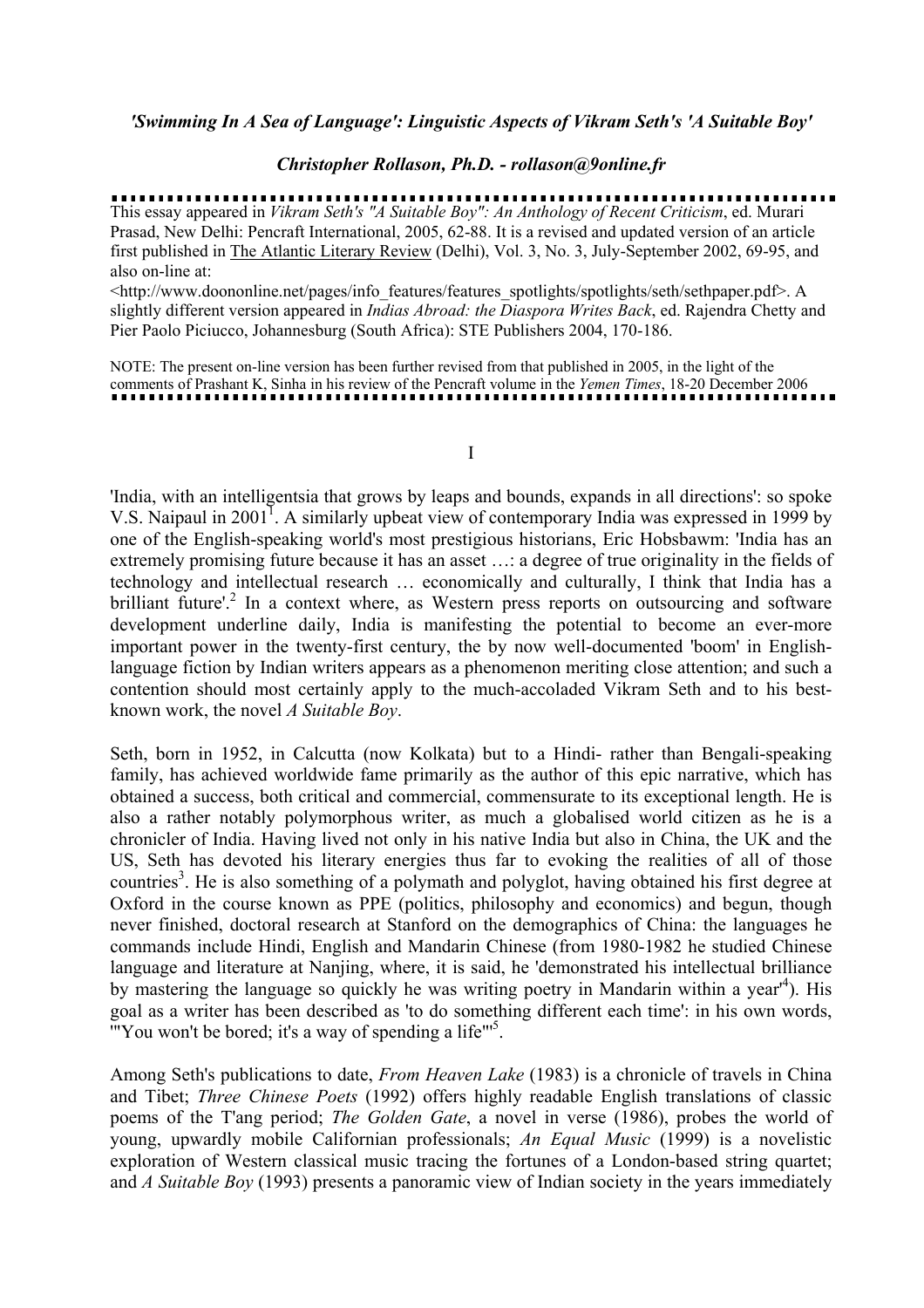following Independence. This mammoth novel narrates, in the third person, the intertwining lives and relationships, over a period of some eighteen months, of a cross-section of individuals and families in, around or connected with Brahmpur, an imaginary north Indian city. The guiding thread is supplied by a quite traditional theme, namely a young woman's search for a husband: Lata, a student of English literature and intending teacher, considers the claims of three rival suitors before making her choice in the final pages. Along the way, Seth's narrative not only explores the Indian society of the post-Raj period in its multiple political, religious, cultural and communal ramifications, but also raises a wide and stimulating range of issues relating to various aspects of language and communication: it is on these latter that the present paper will primarily concentrate.

II

Weighing in at 1349 pages in the original edition (the UK paperback version runs to all of 1474 pages), *A Suitable Boy* has been called 'the longest single-volume novel ever published in English<sup>16</sup>, and, whether or not that claim is literally true, there is no doubt about its epic pretensions. Critics have often compared it to the masterworks of the European nineteenthcentury novel ('European' here including British) - and, notably, to the great Russian novels. Two of the earliest critical commentaries, both published in the *Washington Post* in 1993, set the tone, with their titles 'A Dickens for the Subcontinent' and 'A Tolstoy - On His First Try'<sup>7</sup>. M. Rajagopalachary and B. Krishna Chandra Keerthi, in 'Social realism in Vikram Seth's *A Suitable Boy'*, their significantly titled study of 2000, read the novel as a social comedy in the British nineteenth-century tradition, evoking Jane Austen<sup>8</sup>. Overviewing the state of contemporary Indian fiction, Rajeshwar Mittapalli and Pier Paolo Piciucco stated in 2001 that 'this massive novel surely deserves comparison with the huge masterpieces of the 19th century Russian novelists in terms of bulk and multiplicity of characters<sup>19</sup>. Another Italian scholar, Silvia Albertazzi, wrote in 2000: 'Vikram Seth, da alcuni critici definito, con qualche esagerazione, il nuovo Tolstoi, per l'ampiezza di respiro della narrazione … offre un panorama di situazioni e personaggi, spesso interconnessi, che forniscono un quadro quanto più possibile completo dell'India all'indomani dell'Indipendenza. É il trionfo della nazione come "communità immaginata"' ('Vikram Seth has been called by some critics, a little exaggeratedly, the new Tolstoy, thanks to the range and scope of his narrative … a panorama of situations and characters, frequently interconnected, which provide the fullest possible picture of India in the wake of Independence - the triumph of the nation as "imagined community" $)^{10}$ . Such readings effectively place Seth, writing near the end of the twentieth century about the society of his native India in the middle of that century, squarely in the tradition of that nineteenth-century European realist writing in which, in the words of perhaps its most eminent critic, Georg Lukács, 'great realism and popular humanism are merged into an organic unity'. The great realist novelists, wrote Lukács, 'penetrate deeply into the great universal problems of their time and inexorably depict the true essence of reality as they see it<sup>11</sup>; and such claims may convincingly be made for Vikram Seth's vast, all-encompassing fictional model of a great nation at a crucial moment in its historical development.

Seth's embrace of the classical realist form has, inevitably, been seen in some quarters as a throwback to the past. Certainly, for better or worse, his fictional practice stands in stark contrast to the magic-realist vein of Indo-Anglian fiction pioneered by Salman Rushdie and subsequently refined by the likes of Vikram Chandra and Amitav Ghosh. The entry on *A Suitable Boy* in *The Reader's Companion to the Twentieth-Century Novel*, a volume published in 1995, presents Seth's novel as 'wilfully anachronistic': 'in scope and execution, it is reminiscent of Victorian realism; it locates its protagonists' private concerns within a public panorama; … its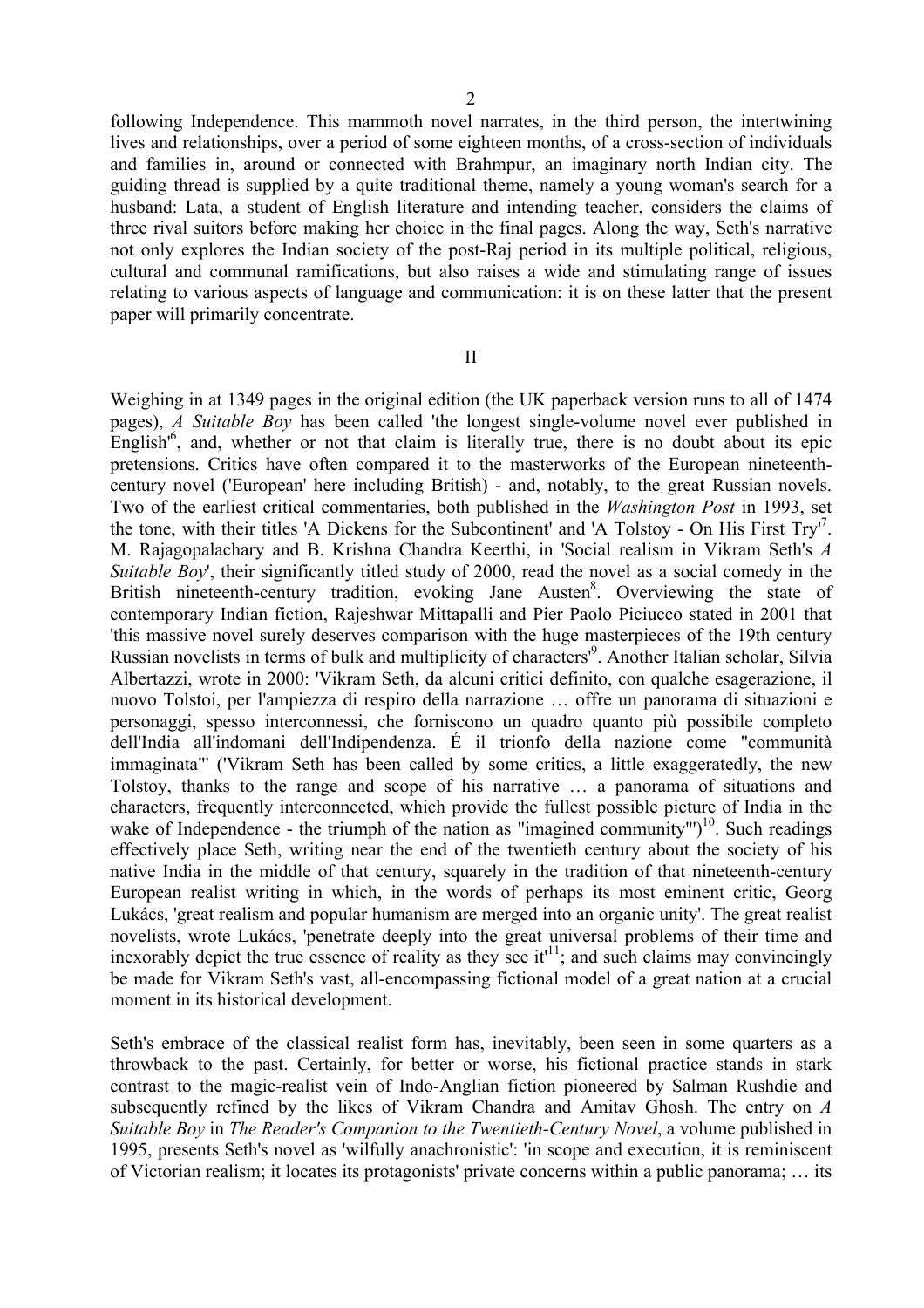great achievement is to revivify a dying form<sup> $12$ </sup>. While the avant-garde defenders of postmodernism at all costs might demur, it is interesting that, despite the charge of anachronism, this work of reference actually concludes that Seth has successfully given new life to what might, before his book, have been written off as a 'dying form' (though one might also cite *Oscar and Lucinda*, the long historical novel of Australia which won Peter Carey his first of two Booker Prizes in 1988, as a similar, if somewhat less lengthy, instance of such revivification).

The debt to the nineteenth-century realists is clear enough, and is admitted within the text itself. Amit Chatterji, the Bengali poet and suitor who is in many ways an alter ego for the author, at one point declares: "'I still bear the scars of *Middlemarch*'"13. The reference to George Eliot's epic novel of 1872 stands up to closer scrutiny, for the Middlemarch of the title is, like Seth's Brahmpur, a fictitious provincial city offered to the reader as typifying an actual society. Another of Lata's suitors, Haresh, reads the novels of Thomas Hardy, and in his drawing-room 'the volumes of Hardy on the small bookshelf were arranged alphabetically<sup> $14$ </sup>. Hardy too gave fictional names to the towns and villages of his novels, and the reference further grounds Seth's narrative in the nineteenth-century English tradition.

Following the practice of George Eliot, Hardy and, indeed, Tolstoy (who made Napoleon a character in his celebrated novel *War and Peace*), in *A Suitable Boy* Vikram Seth offers a hybrid blend of the fictional-but-typical with actual historical characters and events. The main characters are invented, but the fictional politician Mahesh Kapoor, and his equally fictional Chief Minister S.S. Sharma, read a letter from the eminently real Jawaharlal Nehru - which indeed, as Seth informs the reader in his prefatory notes, reproduces, word for word, parts of a letter actually sent by Nehru, on 9 August 1951, to the Chief Ministers of the Indian states' Congress politicians<sup>15</sup>. Later in the novel, Nehru himself actually makes a cameo appearance, and the narrator states in deadpan fashion: 'The few hours that Jawaharlal Nehru spent in the district had an enormous effect on all the electoral campaigns there'16. Brahmpur city, and Purva Pradesh, the state of which it is the capital, do not exist - a point which may, incidentally, have escaped some of Seth's Western readers who may not be familiar with Indian geography. Nonetheless, we are not talking about 'invisible cities' in the fantastic sense popularised by the Italian writer Italo Calvino in his novel of that name. Vikram Seth's invented state and city are not located in some vague subcontinental nowhere-land: Purva Pradesh is clearly in north India and inside the Hindi belt ('the official language of the state … was Hindi'17), Brahmpur is on the Ganges, and the characters journey to Delhi and Calcutta. The imaginary state and city are also supplied with a convincing history and demography comparable to those of other, real, Indian locations (under the British, we are told, Brahmpur was spelt 'Brumpore'<sup>18</sup> and Purva Pradesh was known as the 'Protected Provinces'<sup>19</sup>; the state still has, post-Partition, a substantial Muslim and Urdu-speaking community). The mix of fact and fiction is thus a complex one; indeed, Brahmpur appears as a hybrid of various North Indian cities, based no doubt in the first place on Patna, where Seth spent part of his childhood, but with certain characteristics that also point, respectively, to Varanasi (the festival on the Ganges); to Agra (the leather industry); and, anticipating the Babri Masjid controversy of the 1990s, to another city of epic associations, Ayodhya - in this case anachronistically, since, Seth says, the book was actually in its final stages of production when that issue flared up ('I was harking back to the 1950s, and then things had died down for about 20 years. I had no idea that what I was writing about - the attacks of temples and mosques - actually would take place two months before the book - while the book was actually being typeset' $)^{20}$ . The end product has been received in at least some sectors of the Indian critical establishment as meriting the accolade of authenticity: Khushwant Singh, himself the author of the celebrated novel of Partition *Train to Pakistan* (1956), has been quoted as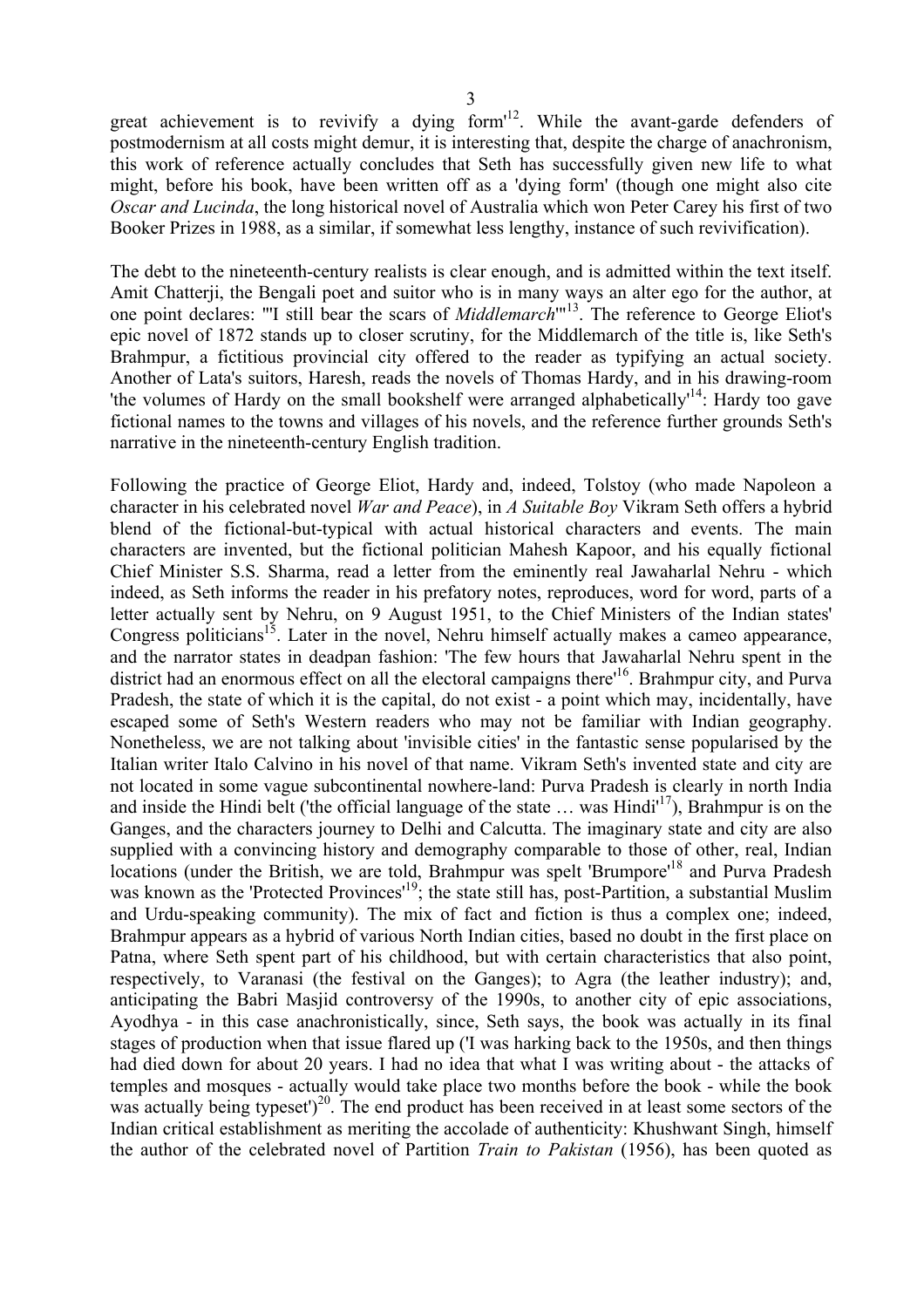declaring: 'I lived through that period and I couldn't find a flaw … it really is an authentic picture of Nehru's India.<sup>'21</sup>

#### III

One nineteenth-century model for Seth's fictional explorations who does not seem to have been mentioned by critics is, nonetheless, potentially the most significant of all, and that is Walter Scott. The great Scottish novelist set the standard for the nineteenth-century historical novel, locating imagined characters inside real historical events alongside such actual figures as Richard Coeur de Lion, Saladin or the outlaw Rob Roy, and tracing how individuals' destinies are shaped by greater forces within their society. The comparison between Seth and Scott as novelist is particularly illuminating in relation to the aspect of language. In *A Suitable Boy*, a novel written in English, the reader is asked to imagine the different characters as speaking or otherwise employing a number of different languages. A number of Walter Scott's key novels similarly give prominence to a complex multilingual reality, albeit, again, one expressed through the dominant medium of English.

In *Waverley* (1814) and *Rob Roy* (1818), two of his most important novels of Scottish history, Scott brings to life a trilingual society. Both of these novels are set in the eighteenth century, not excessively far back from the time when Scott was writing. They deal with a Scotland under English rule but itself divided into two - into the modern, developed Lowlands and the archaic Highlands where clan traditions still prevail. Correspondingly, the various characters in these fictions would naturalistically have spoken in at least one of three languages, namely: standard English; lowland Scots, a language related to but distinct from English and understandable by English native speakers at the cost of a linguistic and cultural effort; and Gaelic, the language of the Highlands, which belongs to the Celtic rather than the Germanic Indo-European family and is totally incomprehensible to both English and Scots speakers unless (something very rarely the case) they have consciously and systematically learned it. In these two works by Scott, written in the vehicular medium of English, lowland Scottish characters are nonetheless made to speak in Scots, the author's presumption being that the reader from England or elsewhere will manage to make out the Scots passages. The Highland characters, by contrast, cannot be allowed to speak directly in Gaelic, but, even so, Scott effectively 'marks' their speech as different from that of both their English and lowland counterparts by having them talk in a deliberately formalised, grammatically correct but visibly stiff and rhetorical register of standard English that makes it clear that they have learnt English as second-language speakers.

In *The Talisman* (1825), a novel set back much further in time and tracing the imagined fortunes of the twelfth-century European crusaders in Palestine, Scott employs a rather different strategy to deal with the multilingualism of his characters. Here, the English, Scottish and French crusaders, among them the English monarch Richard Coeur de Lion, are assumed to speak in the medieval forms of either English or French (French was still the English court language at the time); their 'oriental' counterparts, not least among them the heroic figure of Saladin, are signified as expressing themselves in one or another of 'the Eastern languages'<sup>22</sup>, presumably Arabic or Persian; while the language of communication between the two groups, as religious and military adversaries or as diplomats and negotiators, is represented as being the so-called 'lingua franca', a mixture of European and Oriental speech forms - in the words of Scott's thirdperson narrator, 'the lingua franca, or compound of Eastern and European dialects<sup> $23$ </sup>. Here, by contrast with the Scottish novels, Scott is obliged to transpose his characters' dialogue, whatever the imputed language, into one language only, namely a somewhat medievalised English. Nonetheless, and even more so with the hindsight of subsequent history, the alert reader will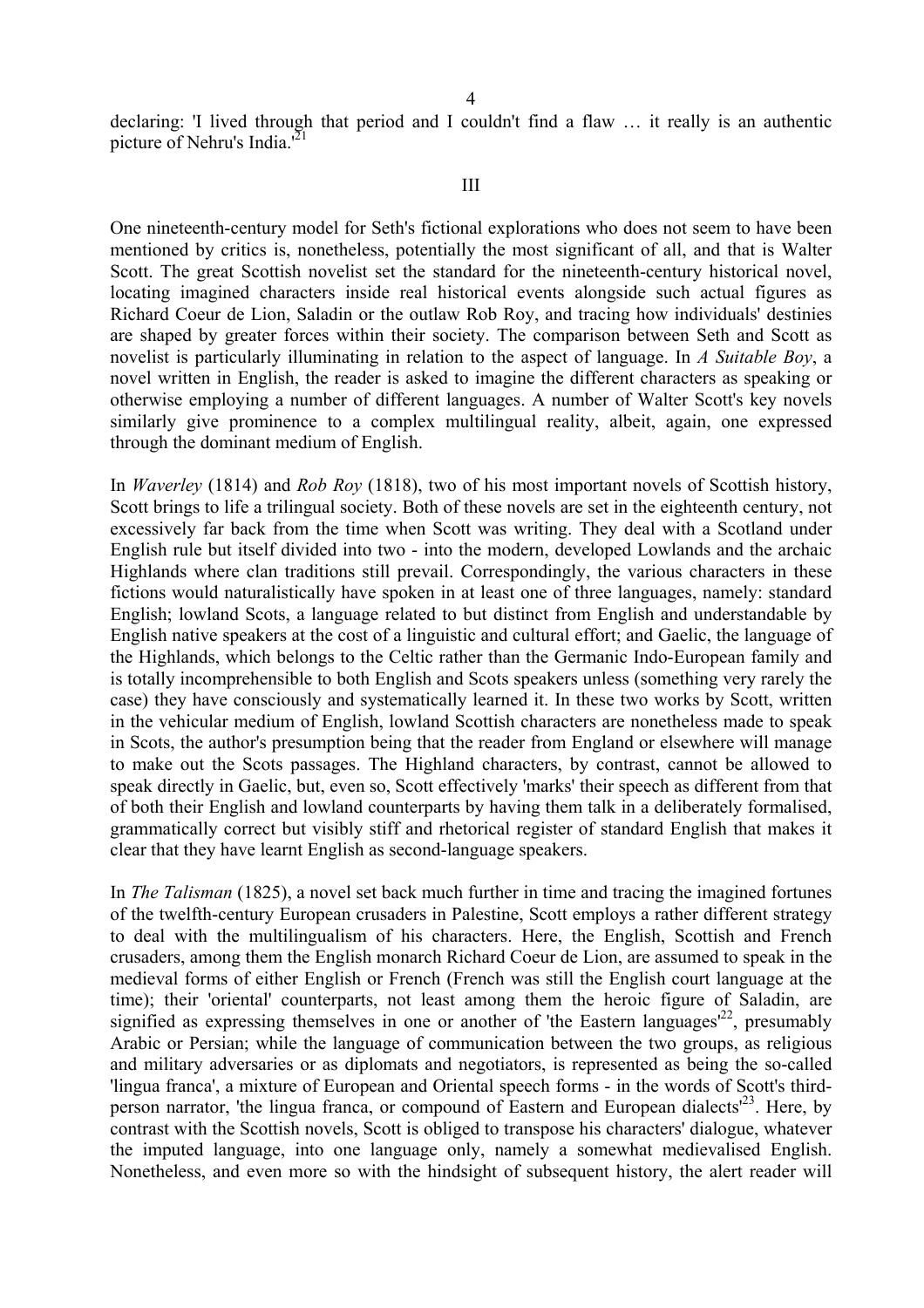note with interest the circumstance that Walter Scott, himself an English-speaking citizen of a non-English nation ruled from London, narrates his characters, in this novel of the Orient, as speaking a tongue denominated 'lingua franca', through the medium of that other lingua franca called the English language. The complexities of multilingualism which Scott ably negotiates in his historical fiction return, in the context of another time and place, in the narrative of Vikram Seth.

The status of English in India has been perceived as problematic since well before Independence, and may be expected to remain so despite the indisputable utility of that language in the Internet age. English was not the first external language to be employed for vehicular purposes within the subcontinent: a similar role was played by Persian under the Mughals. The genesis of the contemporary arguments over English may be traced back to the Raj era, but it should also be recalled that the interaction between English and Indian languages ran (and runs) parallel with other and multiple forms of interaction among the Indian languages themselves. The contemporary Bengali writer and critic Amit Chaudhuri, in his seminal anthology of 2001 *The Picador Book of Modern Indian Literature* - an anthology that may be considered groundbreaking since it takes in both English-medium material and translations from various Indian languages - includes a number of texts of substantial cultural significance which bear witness to the complexity of subcontinental language matters.

The very first writer to be featured in Chaudhuri's anthology, the mid-nineteenth century author Bengali Michael Madhusudan Dutt (1824-1873), appears, in an essay of 1854 entitled 'The Anglo-Saxon and the Hindu' as making the remarkably anglophile statement: 'I love the language of the Anglo-Saxon … My imagination visions forth before me the language of the Anglo-Saxon in all its radiant beauty; and I feel silenced and abashed' (Dutt's essay was, logically enough, written in English)<sup>24</sup>. Chaudhuri contrasts this position with that of Dutt's fellow Bengali Bakhimchandra Chatterjee (1838-1894), who, in 'A Popular Literature for Bengal', a paper read to the Bengal Social Science Association on 28 February 1870 and, again, written in English, declared: 'a single great idea, communicated to the people of Bengal in their own language, circulated among them in the language that alone touches their hearts, vivifying and permeating the conceptions of all ranks, will work out grander results than all that our English speeches and preachings will ever be able to achieve<sup> $25$ </sup>.

Chaudhuri's anthology also points up the complexities of the relations between Indian languages with specific reference to the case of Bengali versus Oriva. One author whom Chaudhuri excerpts at length is Fakir Mohan Senapati (Orissa, 1843-1918), whom he describes as 'the first major writer of Oriya fiction<sup>'26</sup>. He includes a number of passages from 'Story of My Life' (1927), in which Senapati narrates his efforts to promote the Oriya language at a time when, in the words of his first English translators as quoted by Chaudhuri, 'some influential Bengalis ... claimed that Oriya was not a language but a dialect of Bengali, and hence demanded that Oriya should be replaced by Bengali in Orissan schools<sup>27</sup>. Senapati writes, of the years after 1865: 'Although Bengali became the medium of instruction in southern Midapore, Oriya continued to be spoken at home. It is hard to give up one's mother tongue (…) While teaching at Mission School I was doing all I could for the development of Oriya literature. I wrote a history of the Rajputs … I wrote a book on Oriya grammar, and another on arithmetic, both of which became school textbooks … We founded an association for the development of Oriya literature (…) It was decided ... that all the old Oriya manuscripts should be printed<sup>128</sup>. Once a printing-press had been acquired, he states that 'the machine could print in Oriya and English beautifully<sup>129</sup>. The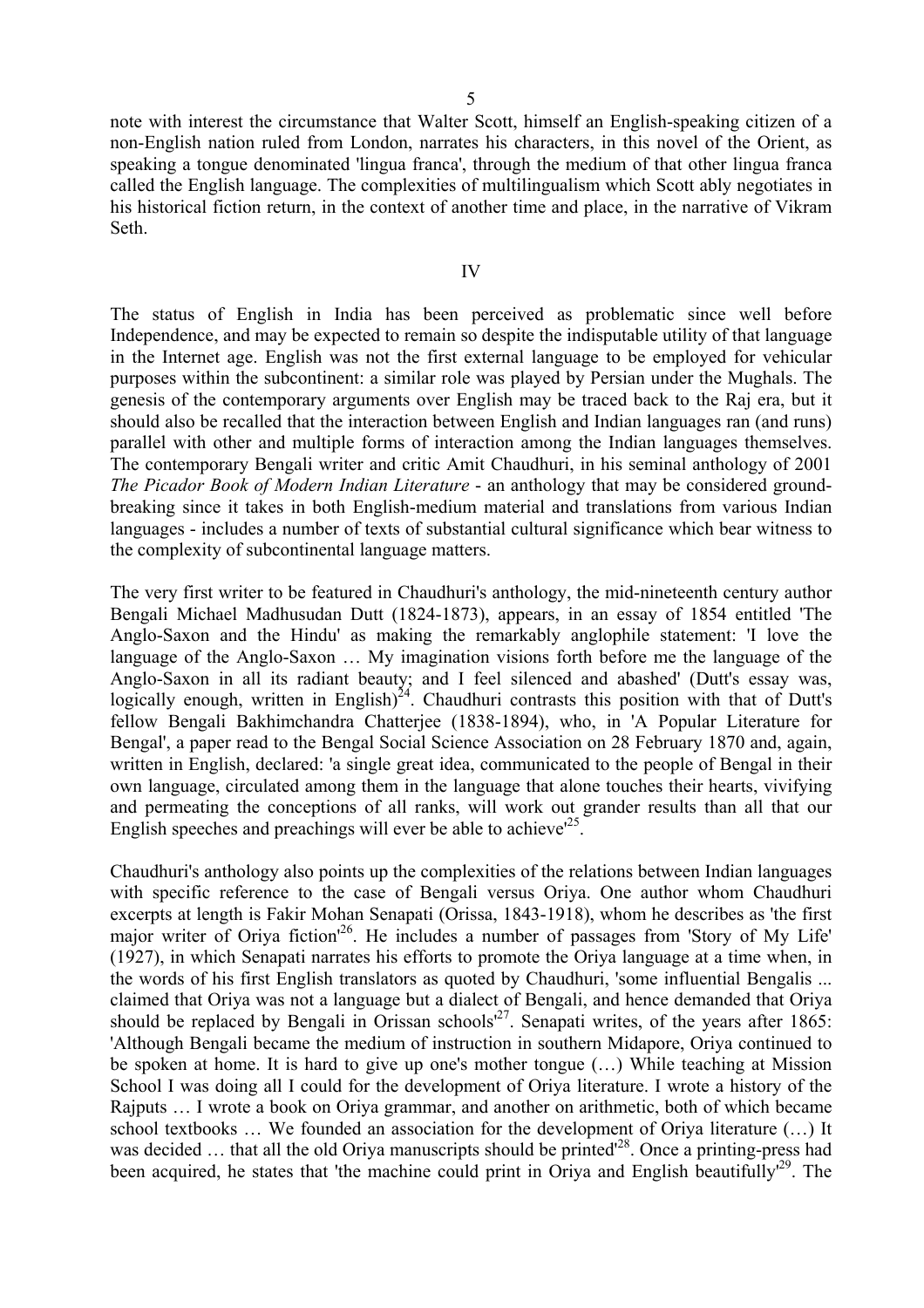interaction between Bengali, Oriya and English thus appears as a three-way process which cannot be reduced to a simple binary opposition of coloniser and colonised.

Another text included by Chaudhuri, 'Is There An Indian Way of Thinking?', published in 1989 in English by the Mysore-born poet and essayist A.K. Ramanujan (1929-1993), suggests, somewhat provocatively, an analogy between English and Sanskrit: 'When English is borrowed into (or imposed on) Indian contexts, it fits into the Sanskrit slot; it acquires many of the characteristics of Sanskrit, the older native father tongue, its pan-Indian elite character - as a medium of laws, science and administration, and its formulaic patterns; it becomes part of Indian multiple diglossia<sup>30</sup>. Ramanujan's notion of 'multiple diglossia' is arresting, but Amit Chaudhuri himself, in his editorial comments elsewhere in the anthology, throws more oil on the fire by arguing that English is not necessarily an elite language at all in India, since many of its speakers are actually quite ordinary folk: 'the so-called "English-speaking elite" in India is a mythic construct; … it is composed both of the powerful and the happy, and also of the thousands who catch their crowded local trains in the morning, listen to rock music, read novels, and struggle to stay in their jobs, those who have no backing or capital except the English language and the doubtful possibilities possessing it seems to offer<sup>31</sup>. Chaudhuri's general position on Indian multilingualism and its literary expression is summed up in the following remarks: 'Modern Indian writing is no single, definable tradition, but multiple, occasionally competing traditions embedded within traditions … It is more important to acknowledge these contesting traditions within traditions than the imagined battle between the margin, or the oncecolonised, and the colonial centre'32.

Further evidence of the complexity of the relations between Indian languages appears in the pages of Amitav Ghosh's novel of 1986, *The Circle of Reason*. Ghosh, himself a Bengali speaker by origin, recounts (in very idiomatic English) the difficulties of a policeman from Delhi posted to Kerala, who finds the Malayalam language all but unlearnable: '"You chaps in your home states are lucky. You don't know what it's like for us […] I've got myself a teacher and I've tried to learn the bloody lingo, but it's impossible."' Later in the novel, a twist in the plot turns on a Hindi-speaking woman doctor's request for help with a Bengali text (in fact, Tagore's drama *Chitrangada*) from a native speaker of that language: "'I have a Hindi translation of the original done by my father, but there are a couple of places where I can't read his handwriting. He copied the original down with the translation, but the trouble is I can't read Bengali […]. So, if you could just help a little  $[\dots]$ ?"<sup>33</sup>. Ghosh's novel is written in English, but the particular communication problems which these passages point up have, in themselves, nothing to do with that language.

Salman Rushdie has on more than one occasion argued that English should be treated not as an alien imposition but as one other, by now naturalised, Indian language. In an essay of 1983 entitled '"Commonwealth literature" does not exist' Rushdie wrote: 'The children of independent India seem not to think of English as being irredeemably tainted by its colonial provenance. They use it as an Indian language, as one of the tools they have to hand ... In South India ... the resentment of Hindi is far greater than of English ... English is an essential language in India, not only because of its technical vocabularies and the international communication which it makes possible, but also simply to permit two Indians to talk together in a tongue which neither party hates.' He added that that English can be and is being appropriated, by Indians, as by others in the postcolonial world, in dynamic ways that amount to recreating it for their own, autonomous purposes which have nothing to do with either British or US interests: 'those peoples who were once colonised by the language are now rapidly remaking it ... assisted by the English language's enormous flexibility and size, they are carving out large territories for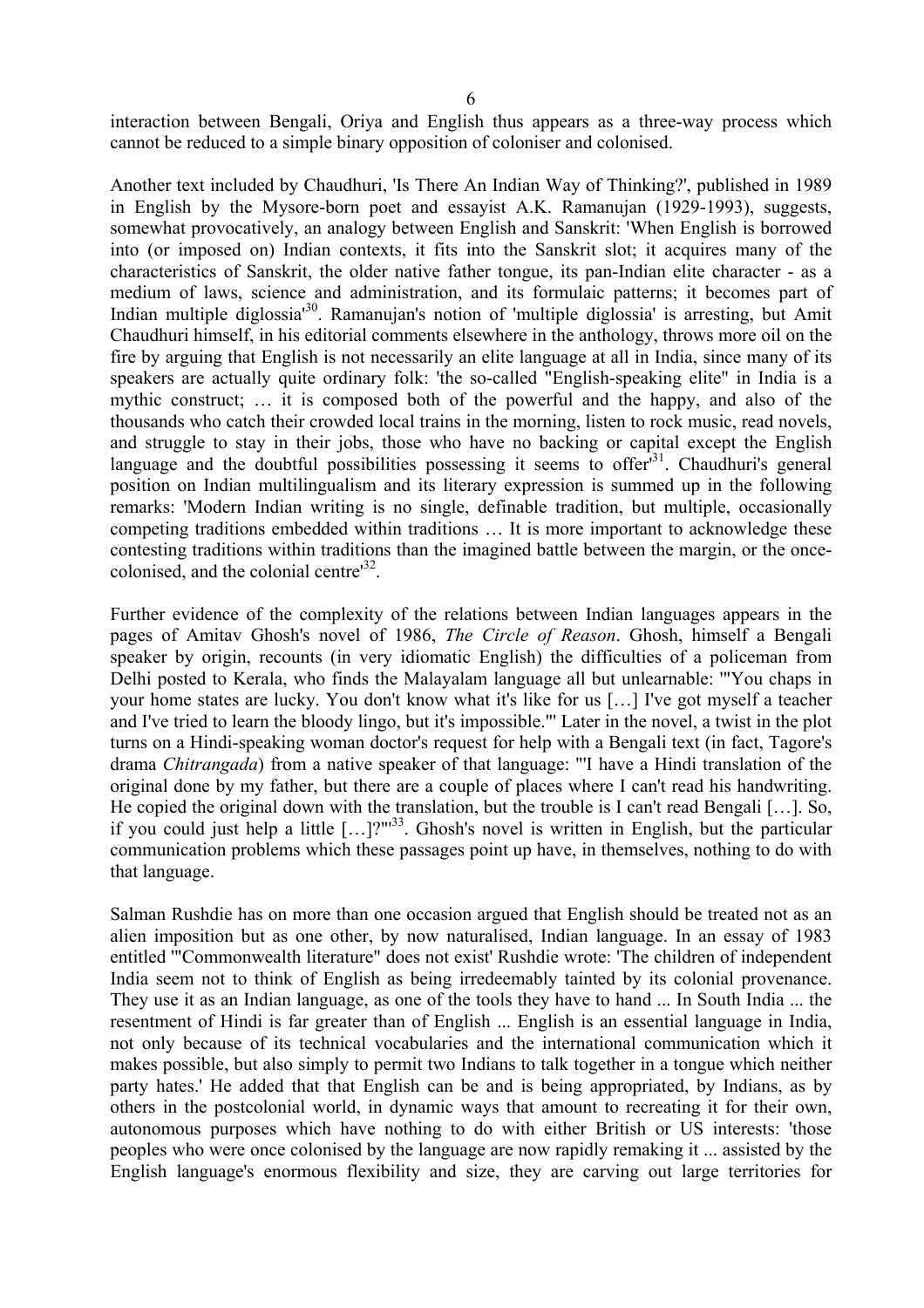themselves within its frontiers'34. More recently, in his introduction to *The Vintage Book of Indian Writing 1947-1997,* the anthology co-edited by him and Elizabeth West (which precedes Amit Chaudhuri's and is confined to texts originally written in English), Rushdie has reaffirmed his position in the following terms: 'English has become an Indian language. Its colonial origins mean that, like Urdu and unlike all other Indian languages, it has no regional base … English has acquired, in the South, an air of *lingua franca* cultural neutrality. The new Silicon Valleystyle boom in computer technology that is transforming the economies of Bangalore and Madras has made English, in those cities, an even more important language than before<sup>35</sup>.

It is interesting that Rushdie should here use the term 'lingua franca', whose origins we have already discussed in connection with Walter Scott. Attention may also be directed to his comparison with Urdu, the language he grew up speaking: Rushdie adds the claim that 'Urdu, the camp-argot of the country's earlier Muslim conquerors, became a naturalised subcontinental language long ago<sup>36</sup>, implying a parallel status for English - as an Indian language seen as both naturalised and non-territorial. A similar analogy, this time and more daringly with Sanskrit, is made by Vikram Seth in the pages of *A Suitable Boy*. When the poet Amit Chatterji reads from his work to the Brahmpur Literary Society, a woman in the audience asks him: '"Why is it that you do not write in Bengali, your mother tongue?"'. The text continues: 'His answer was that his Bengali was not good enough for him to be able to express himself in the manner he could in English', and Amit adds: "Even Sanskrit came to India from outside"<sup>37</sup>. The reasoning here is presumably that the Indo-Aryan languages themselves can be seen, if one goes back far enough, as tongues imposed 'from outside' over the older Dravidian substratum. The position expressed is, it is true, the character's rather than the narrator's or author's, but Pier Paolo Piciucco has convincingly argued that Amit may be read, here as at other moments, as a stand-in for Vikram Seth<sup>38</sup>. It appears that both Rushdie's and Seth's texts promote an objectivist, non-communalist model of language use which refuses to make an automatic or emotional distinction between English on the one hand and all longer-established Indian languages on the other.

Nonetheless, the notion of English as an 'Indian language' remains problematic: even apart from political and cultural considerations of an arguably subjective nature, it is objectively the case that, while English is certainly the language of India's most prestigious newspapers and its IT sector, it is spoken and understood by only a relatively small minority of a huge population. Doubts are frequently expressed about the 'Indianness' of English even by those writers who choose to express themselves in English. Vikram Chandra has, in his public declarations, followed Ramanujan in labelling subcontinental English as a 'father tongue' along the lines of Sanskrit, and echoed Rushdie in viewing it as a lingua franca or as one 'Indian language' among others39. Nonetheless, *Red Earth and Pouring Rain*, Chandra's novel of 1995, contains a poignant reflection which is worth quoting in full: 'How in English can one say roses, doomed love, chaste passion, my father my mother, their love which never spoke, pride, honour, what a man can live for and what a woman should die for, how in English can one say the cows' slow distant tinkle at sunset, the green weight of the trees after monsoon, dust of winnowing and women's songs, elegant shadow of a minar creeping across white marble, the patient goodness of people met at wayside, the enfolding trust of aunts and uncles and cousins, winter bonfires and fresh chapattis, in English all this, the true shape and contour of a nation's heart, all this is left unsaid and unspeakable and invisible<sup>140</sup>. A note of caution is also sounded, in a more analytic vein, by Amit Chaudhuri in his comments to his anthology, where he writes: 'The way English is used in India, by a small but substantial group, not all of its members by any means well-to-do or privileged … the fact that English is now an Indian language - while that may be true - requires all kinds of qualifications and a re-examination of that claim; for English is not an Indian language in the way it is an American language; nor is it an Indian language in the way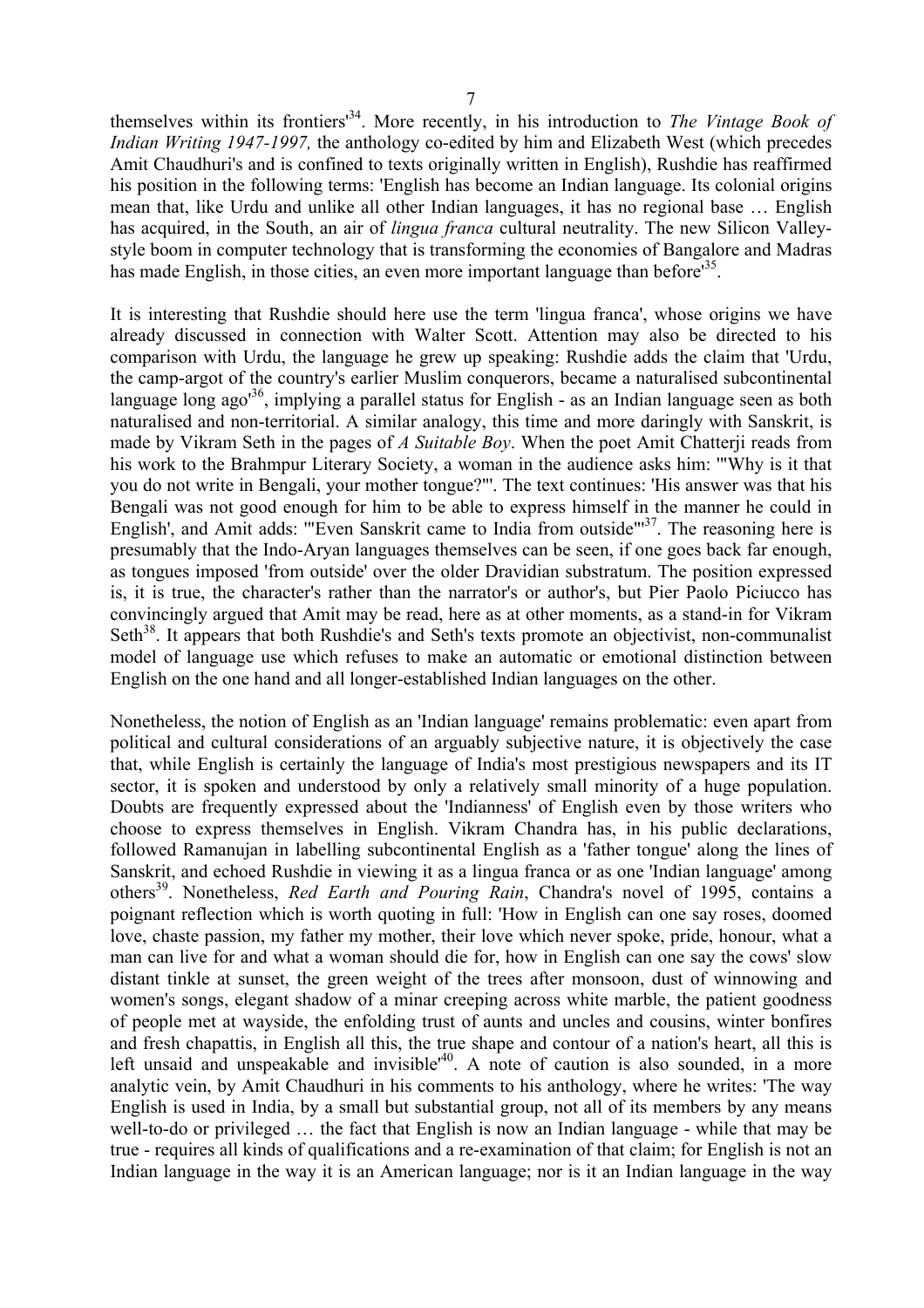that Bengali or Urdu, for instance,  $are^{41}$ . Chaudhuri thus implicitly distances himself from the naturalisation argument to be found in the pages of the Urdu-native Rushdie and the Hindinative Seth. Indeed, specifically on Seth Chaudhuri offers the following words of somewhat ambivalent praise: 'it's as if he's not just a writer, but a microcosm of the cultural ethos - the ethos of the post-Independence, urban, English-speaking middle class - to which he belongs<sup> $42$ </sup>.

#### V

It should be clear from all the above that if *A Suitable Boy* embodies a totalising model of midtwentieth-century Indian society through the medium of English, that language choice on the author's part, if historically justified and justifiable, is neither innocent nor unproblematic. At the same time, however, it should be equally clear that, if we are talking about the role and position of any of the other Indian languages that are present at one remove in the pages of Seth's novel, none of them can lay claim to absolute cultural innocence either.

Multilingualism in *A Suitable Boy* appears as one aspect of the diversity of India, and the novel's very range and scope implies a commitment on the author's part to the full preservation of that diversity - of India as a multicultural, multi-religious, multilinguistic society. An interview with Seth has made it clear that he 'sees *A Suitable Boy* as a plea for religious tolerance, among other things. He says, "It is an insult to Hinduism that these people have hijacked what it means to be Hindu. It's tolerance, understanding - not just trying to bash your neighbour over the head because he is Muslim. These things need to be said"'43. Hindu-Muslim tension is a recurring theme across the novel, whether in the fraught political alliance between Mahesh Kapoor and the Nawab Sahib, the friendship between their respective sons Maan and Firoz and its difficulties, the communal riots that disfigure Brahmpur, or Lata's doomed passion for the Muslim student Kabir.

It is in this context of a strained plurality that Seth's representation of the book's various imputed languages should be read. *A Suitable Boy* may be described, at least approximately, as a novel that takes in a quadrilingual reality: the characters are represented as speaking, understanding, reading and writing varying combinations of four main languages, namely Hindi, Bengali, Urdu and English. At least three others feature in the background: Sanskrit and Arabic, as respective cultural reference points for the Hindu and Muslim communities; and German, which, as the native tongue of Kakoli Chatterji's diplomat fiancé Hans, serves to recall the linguistic and cultural diversity of the Western world outside<sup>44</sup>. The essential interaction is, however, between the four main languages, of which two are indisputably Indian and written in autochthonous script, one is non-territorial and written in the alien Arabic script, and the fourth bears the stigma of the just-departed coloniser. Schematically, in the pages of *A Suitable Boy* Hindi appears as the would-be dominant national institutional tongue, Urdu as the cultural marker of India's post-Partition Muslim community, Bengali as the bearer of aestheticism and the arts and of a specifically Indian modernity, and English as the lingua franca which both binds and loosens the character's self-expression, while also supplying the book's matricial language for both author and reader. A more detailed consideration of some of the complexities of this four-language situation may now be in order.

The political dimension may be taken first. In a north Indian state where Hindi has been adopted as the main official language and certain politicians are pressing for it to become the sole official language, the status of both Urdu and English suddenly becomes problematic - even if in reality by no means all presumed natural Hindi speakers are in fact very comfortable with that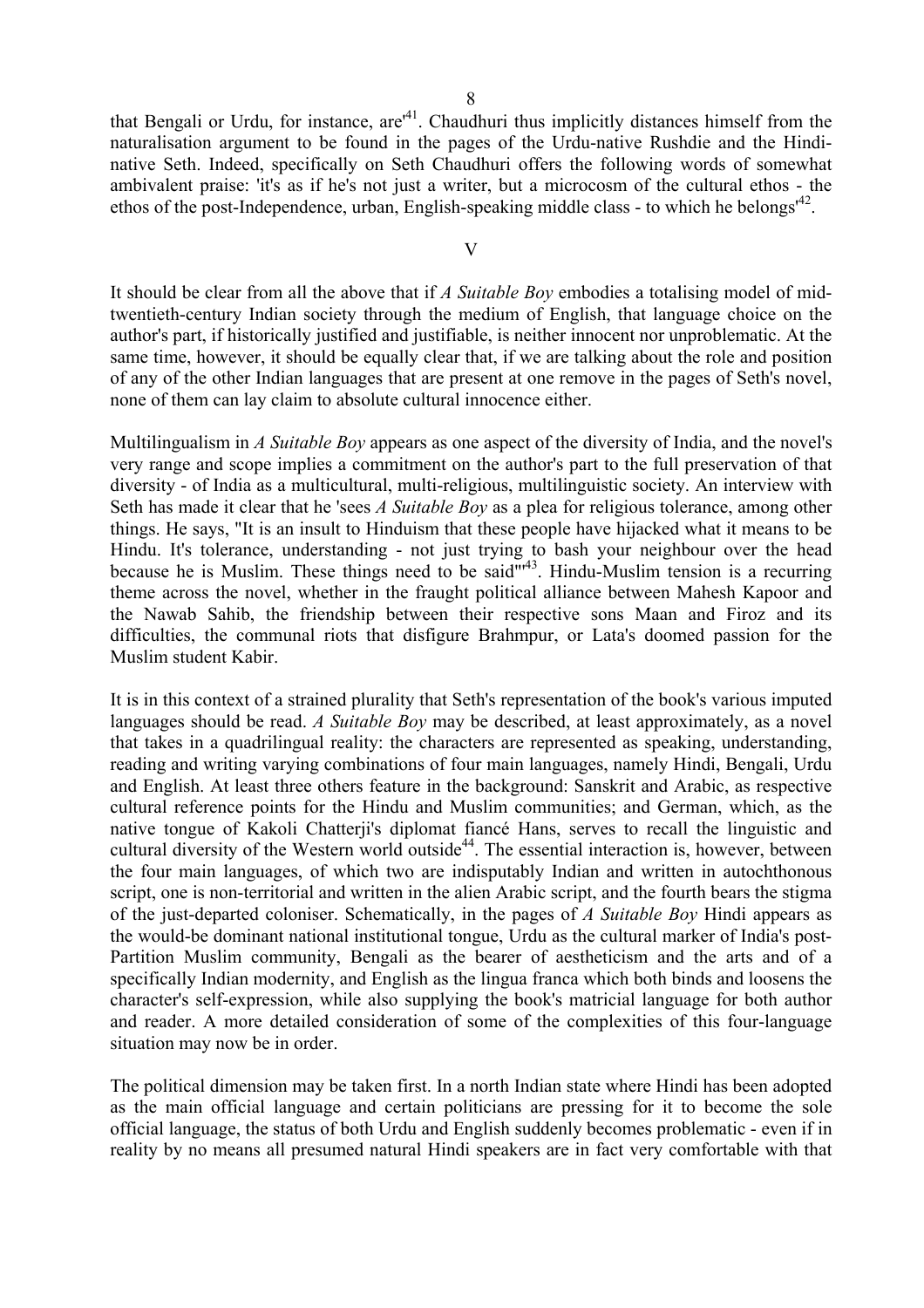language. The Minister Mahesh Kapoor's dilemmas over language, as recorded fairly early in the novel, are worth quoting in full:

Mahesh Kapoor himself found it very difficult to read the Purva Pradesh legislative debates of the last few years … The real difficulty was that Mahesh Kapoor was not very familiar with the Hindi - or Devanagari - script. He had been brought up at a time when boys were taught to read the Urdu - or Arabic - script. In the 1930s the *Proceedings of the Protected Provinces Legislative Assembly* were printed speech by speech in English, Urdu and Hindi - depending on the language that the speaker wrote or spoke. His own speeches were printed in Urdu … The English speeches he could read without difficulty. But he tended to skip the Hindi ones, as they made him struggle. Now, after Independence, the *Proceedings* were printed entirely in the official language of the state, which was Hindi; Urdu speeches too were printed in the Hindi script; and English could only be spoken - and that too extremely rarely - with the express permission of the Speaker of the House. That was why Mahesh Kapoor often asked his wife to read out the debates to him. She had been taught - like many women of the time - to read and write under the influence of the Hindu revivalist organisation, the Arya Samaj, and the script that she had been taught was, naturally enough, the script of the ancient Sanskrit texts and the modern Hindi language. $45'$ 

We are nonetheless told that 'the Minister did not want the world at large to know that he could not read Hindi<sup>46</sup>; while conversely, it emerges that his wife does not know English<sup>47</sup>. At a later point, one of his political acquaintances, the Subdivisional Officer Sandeep Lahiri, finds himself obliged to speak in public in a small town in Hindi, although he 'hated making speeches in his flawed Hindi': 'he made a little speech thanking the people for their generosity …; he masculinized a great many Hindi nouns in the process.<sup>48</sup> The practical complexities of changing the official language are, Seth implies, not to be underestimated.

When the time comes to debate the pro-Hindi Language Bill in the Purva Pradesh Legislative Assembly, a variety of ideologico-linguistic positions are expressed, ranging through the culturalist to the anti-colonial to the apparently pragmatic. Begum Abida Khan, a notably feisty defender of the Muslim community, cries discrimination, declaring that "'the sudden enforcement of Hindi in the Devanagari script has closed the doors of government service on the Muslims"', and asks: '"If a foreign language like English can be tolerated ..., why can Urdu not be tolerated?"', concluding that Urdu '"can be treated like any other regional language. But it must not be dispossessed"'. She also accuses the promoters of Hindi of chauvinistically trying to impose an artificial, purist form of their language and thus create an unbridgeable comprehension gulf between the traditionally mutually intelligible Hindi and Urdu tongues: '"Read the Hindi versions of our bills and acts … You will not understand one word in three. It is all becoming stupidly and stiltedly Sanskritized. Obscure words are being dug out of religious texts and being reburied in our modern language. It is a plot of the religious fundamentalists who hate … Arabic or Persian words that the common people of Brahmpur have used for hundreds of years"'. A Socialist Member wishes to see English squeezed out rather than Urdu, though still wishing Hindi to have the edge: '"I am dissatisfied with the progress of Hindi. All the work in offices is carried on in English still, despite the many resolutions and regulations. It is English that we should be working to displace, not each other's languages."' The Minister for Home Affairs pushes the superficially utilitarian line that '"the fact of the matter is that duplication of all government work in two languages, two scripts, is utterly impracticable and unworkable"', but it is hard not to see this argument as a pretext for Hindi chauvinism $49$ .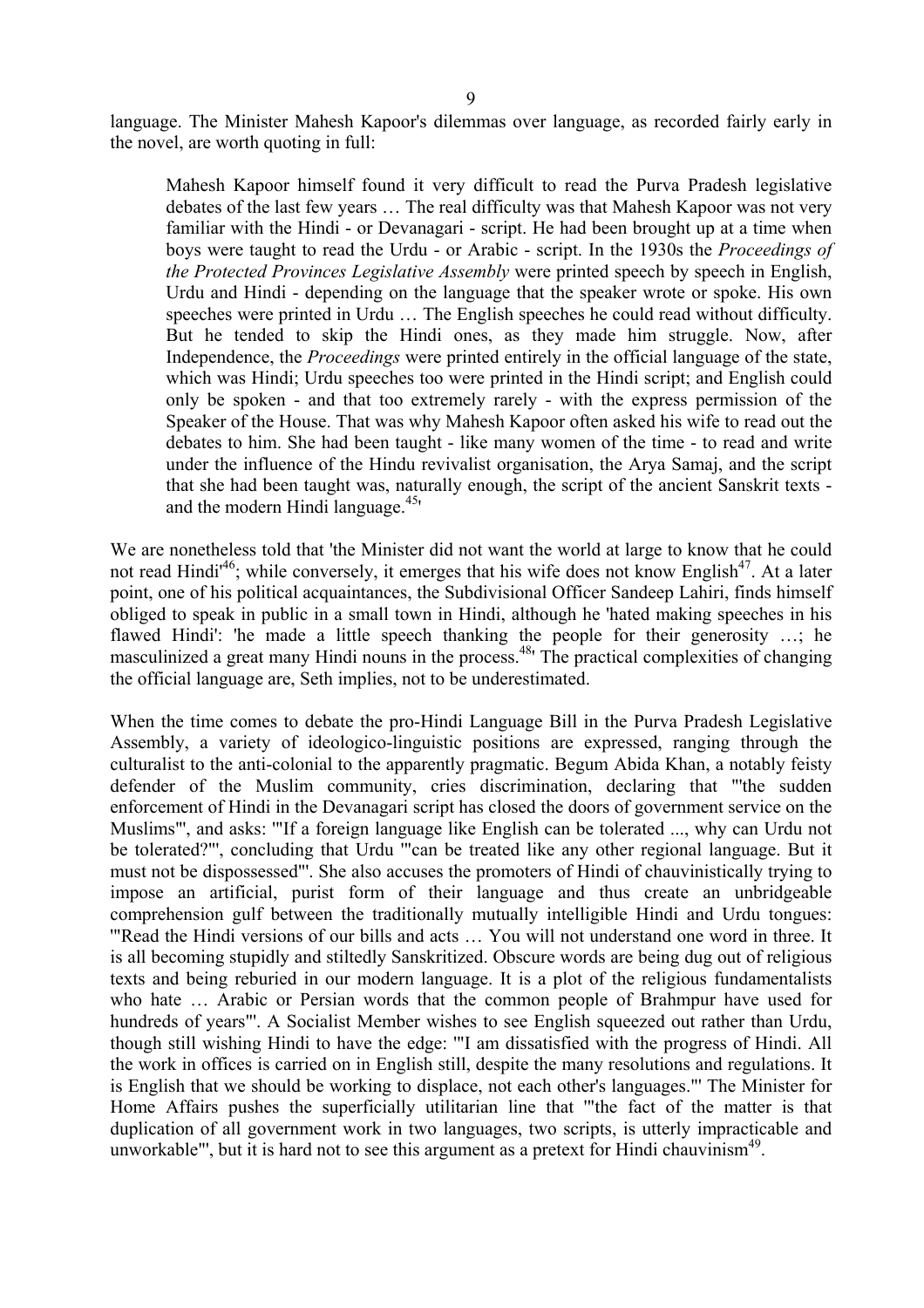Despite the increasingly embattled position of Urdu in Purva Pradesh, the novel's plot is such as to foreground that language, as a cultural badge of the Muslim community which is, through the ghazals composed by the great Urdu poets and sung by the courtesan Saeeda Bai, capable of exerting an aesthetic and emotional attraction on Hindi speakers<sup>50</sup>. Maan Kapoor's infatuation with Saeeda Bai impels him to learn Urdu so that he can express himself to his beloved in her own tongue: 'At the end of the ghazal Saeeda Bai turned to Maan and said: "You must write a dedication in your book." "What, in English?", asked Maan ... "I'll learn Urdu!"<sup>51</sup> Consequently, the history student Rasheed, who is already teaching Arabic to Tasneem, the young relative who lives with Saeeda Bai, is drafted in as Maan's Urdu instructor, and later, when Rasheed invites him to stay in his village, we find the minister's son dutifully struggling with the unfamiliar Arabic script: 'While Maan was engaged in his Urdu lesson a crowd of small children gathered around him … They were particularly fascinated by an adult who was having a hard time with the alphabet. They began to imitate Maan under their breath: "Alif-be-pe-te … laam-meem-noon", they chanted<sup>52</sup>. The spectacle of the Minister struggling with Hindi while his son, for totally different motives, tries to learn Urdu may appear as somewhat comic, but the contrast points up something of the complexity of the north Indian language issue.

Bengali, by contrast, appears less as a political adversary to Hindi than as a rival of both Hindi and English, with connotations of creativity, sophistication, and modernity in an authentically Indian guise. It is above all associated with the Chatterji family and their circle of acquaintances in Calcutta. Lata's mother, who hails from the Hindi belt but uses English by preference, is visibly suspicious of Mr Justice Chatterji's brood of gifted children, seen variously as frivolously modern, unwordlily literary or impractically spiritual - or, all in all, as downright eccentric. She expresses some of her discontent with the Bengali atmosphere in a letter from Calcutta: '''Amit says Lata should learn Bengali, as it is the only truly civilised language in India. He himself as you know writes his books in English, so why does he say that only Bengali is civilised and Hindi is not?"<sup>53</sup>. This is, at all events, a world where English and Bengali merge bewilderingly, as in Lata's experience at a Chatterji party: 'Lata felt as if she was swimming in a sea of language … Sometimes a half-comprehensible English wave would arise, sometimes an incomprehensible Bengali one.<sup>54</sup> She appears quite aware of the regionalist bent of Bengali particularism, as in the historically prophetic little incident when, annoyed with Haresh calling Kanpur by its Raj-era name of Cawnpore, she declares: "'And if you wish I'll call Calcutta Kolkata'"55. More generally, the strong artistic and cultural connotations of the Bengali language are heavily underscored across the novel in the repeated allusions to the great Rabindranath Tagore (also known as Gurudeb or Robi Babu), in his various identities as poet, musician, educationist and national hero. The musical Kakoli sings Tagore's songs; Amit enters his brother Dipankar's bedroom to find him 'sitting on a prayer-mat at the harmonium, untunefully singing a song by Rabindranath Tagore<sup>156</sup>; a lady guest tells Amit: ""I have some good ideas for books. When I was in Shantiniketan, the influence of Gurudeb on me was very deep ... you know, our own Rabindranath … I have an aunt who writes Bengali poetry. She was a true disciple of Robi Babu $\mathrm{m}^{57}$ ; and even the Hindi-speaking Veena Tandon is made to recall an episode with a Bengali woman friend, in language which is all but a pastiche of a Tagore poem: 'And Veena thought of her Bengali friend (she of the yellow water-lilies) who, when the monsoon rains first struck after the terrible months of heat, would walk out of the house dressed as she was, humming a Tagore song in welcome, and let the rain streak down her face and hair<sup>58</sup>.

Despite the strong connotations attached across the novel to the major north Indian languages, English retains a significant value. It is the in-house language of Lata's family, the Mehras, and, for all their Bengali identification, one of the languages of the Chatterji family. It is also the language in which Lata, herself a student of English literature, communicates with Haresh, who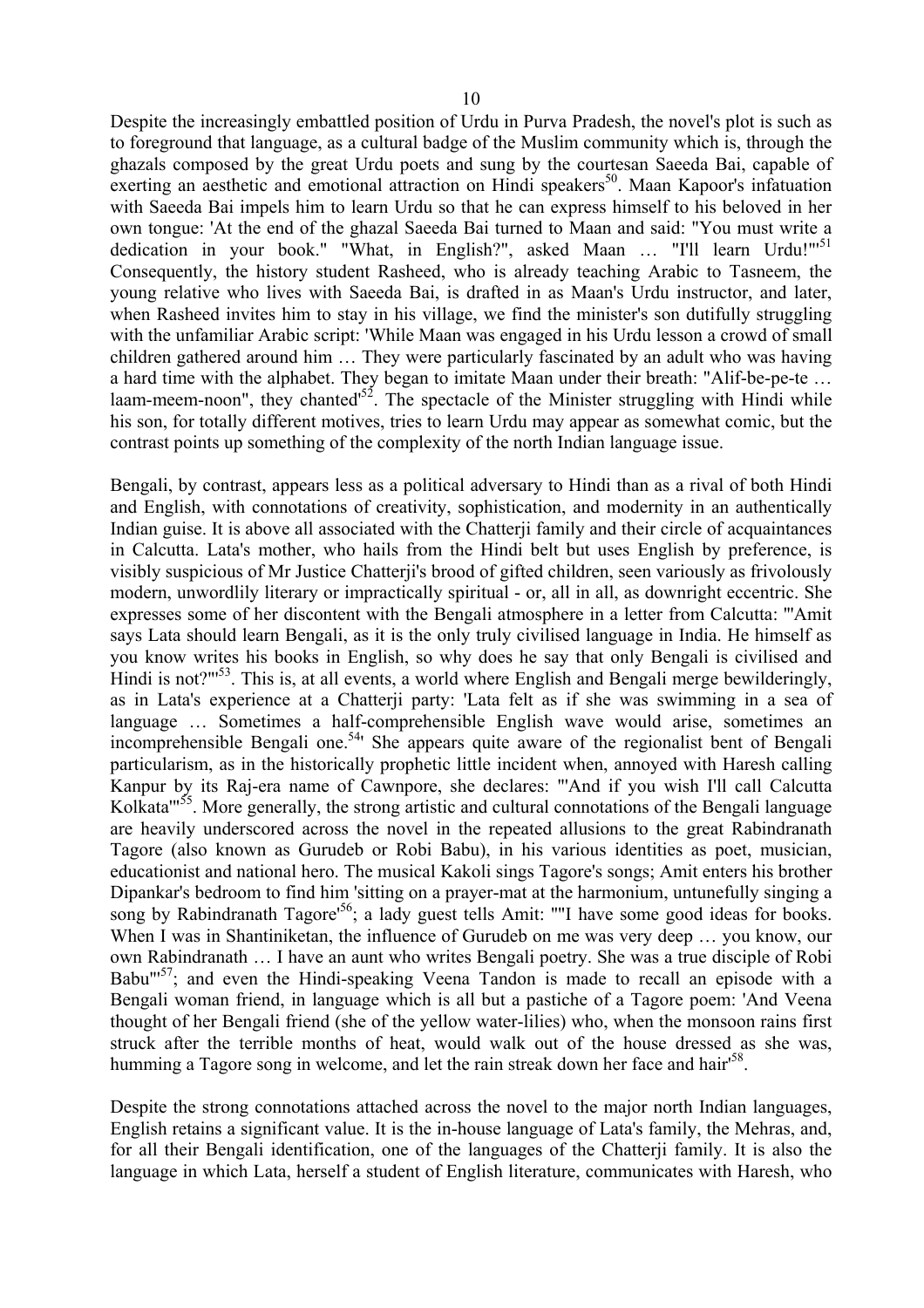has followed vocational studies in Britain. Haresh writes to Lata: 'I have met few English girls who could speak English quite as well as you do<sup>59</sup>, and when it is said near the end of the novel that Lata intends, post-marriage, to work as a teacher we may presume that it is English she will be teaching.

It can be deduced (correctly) from *A Suitable Boy*'s fictional world that English is not about to disappear from India, and that, despite the political pressure in favour of Hindi and the strong cultural pull of both Urdu and Bengali, English will continue to be employed for the foreseeable future as a useful lingua franca for communication between different groups. On another level, that of the text itself, it is also undeniable that English is the language in which Vikram Seth has chosen to tell his story. Given the quadrilingual nature of the realities described, Seth finds himself in a more difficult position than did Walter Scott in his Scottish novels: where Scott was able to represent directly to the reader two out of three imputed languages (English and Scots but not Gaelic), Seth can, for practical reasons, do this with only one of four, namely English. In his narratorial voice he nonetheless reminds the reader from time to time of the real complexities of the Indian language mosaic. Thus, sometimes the narrator takes care to state what languages the characters are speaking at a given moment, as in the following little interchange: '"I hope things are well with you, Meenakshi", said Mrs Chatterji, reverting for a moment to Bengali. "Wonderfully well, Mago"' replied Meenakshi in English<sup>60</sup>'. At other moments, Seth's narrator stresses certain nuances of Indian languages which affect the plot but could risk going unperceived, as in a key moment of amorous dialogue between Maan and Saeeda Bai: '"What would you like to hear?", she asked Maan gently. She had used a more intimate "you" than she had ever used so far - "tum" instead of "aap". Maan looked at her, smiling. $61$ 

It is further worth drawing attention to the remarkable command which Vikram Seth displays of the English language in its multiple registers. This is true of both *A Suitable Boy* and his other writings, and is disputed by none. The late R.K. Narayan declared, in an interview of 1999 with *India Today*: 'Vikram Seth shows absolute mastery of the English language<sup>62</sup>: this remark actually concerned *The Golden Gate*, but is equally applicable to *A Suitable Boy*. Indeed, if one compares the characteristic features of the English employed by Seth in his three principal works to date, his versatility becomes evident: if *The Golden Gate* is written in perfect American English, *An Equal Music* is a similarly flawless example of British English, and *A Suitable Boy*, logically enough, of Indian English. The presence of appropriately employed Americanisms and Britishisms in the texture of the two other books could be demonstrated easily enough by appropriate quotation. The specifically Indian nature of the form of standard English employed in *A Suitable Boy* here merits further comment, via a number of salient examples: "at least restrain yourself till the Zamindari Bill has passed"<sup>63</sup>; "there are many madrasas and religious establishments all over the state where Urdu may be taught<sup>"64</sup>; 'Veena hummed to herself the first few lines of a bhajan, one of her mother's favourites<sup> $65$ </sup>; 'the sending of cards to third cousins thrice removed on their birthdays'66. If the lexical 'Indianness' of the first three examples is evident, in items like 'Zamindari', 'madrasas' and 'bhajan', the fourth is a more subtle case, as 'thrice' for 'three times' has dropped out of standard British use and become an archaism, but has been retained in Indian English. The purely linguistic aspect of contemporary Indian writing in English is a fascinating subject in itself, and any future doctoral theses on the subject will no doubt take due account of Vikram Seth's excellent practice in this respect. At the same time, it is clear from *A Suitable Boy* that in a multicultural nation like India, with all its densities and intricacies as chronicled in Seth's pages, the only intelligent language solution is, necessarily, multilingualism.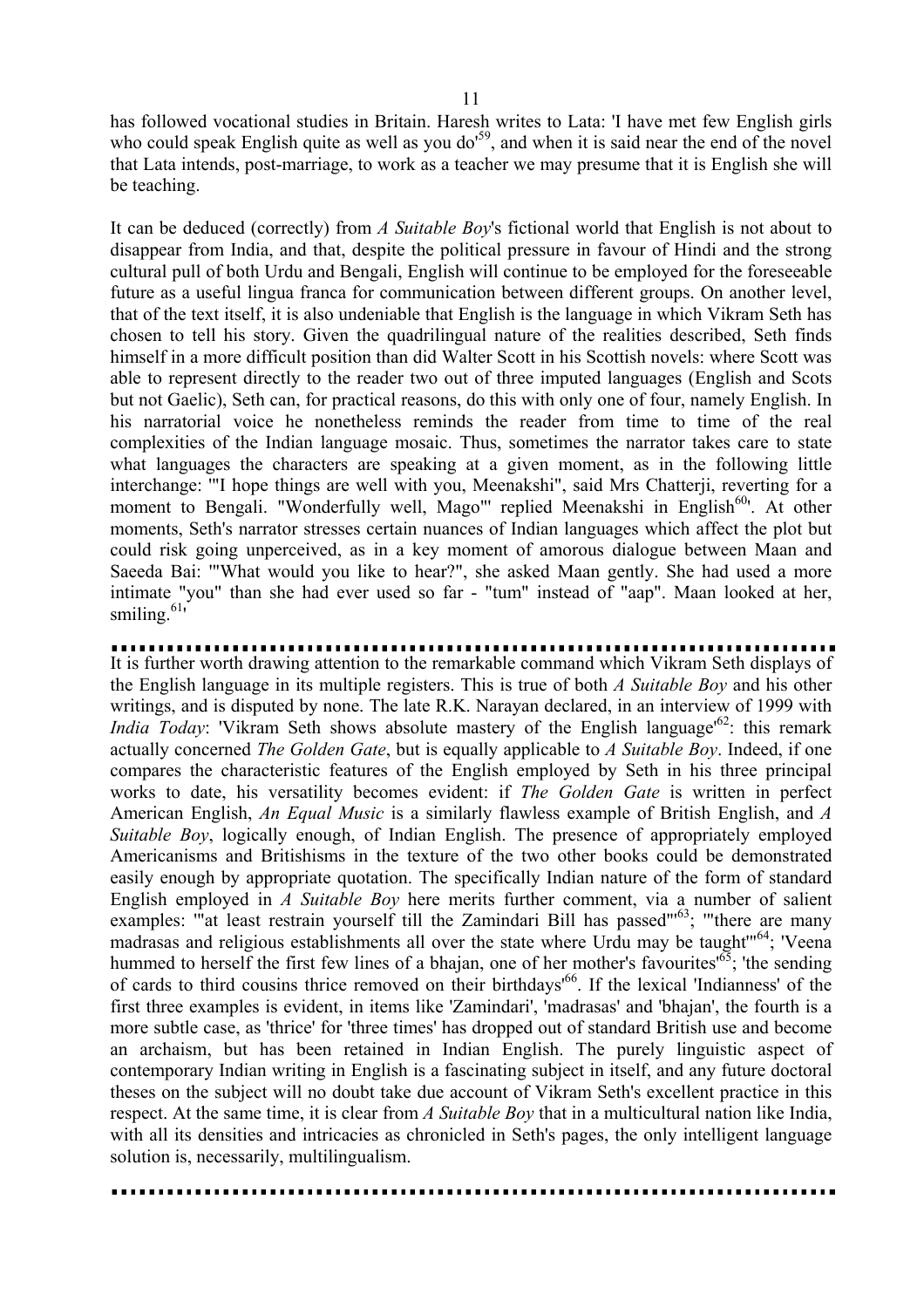## 12 VI

Literature is also a means of communication in its own right in the text of Seth's novel. I refer not merely to the frequent literary allusions within the narrator's or the characters' discourse, but also to the way in which the reading, teaching and study of literature, and the performance of drama, play an active role in the plot (Seth is of course helped here by his decision to set his entire narrative in a recent past that precedes the advent of television). Lata is, as we have seen, what the British call 'reading' English literature at Brahmpur University, where her brother-inlaw Pran is a lecturer and, later, Reader in the same department. This is the 1950s, and the usefulness and value of literary studies as a civilising influence are still taken for granted in humanities faculties worldwide: Pran's ideological arguments with his superiors are not about the need to defend literature against the utilitarian incursions of vocationalism or ELT, but over his proposal for 'the inclusion of James Joyce on the syllabus for the paper on Modern British Literature<sup>67</sup>. Lata first meets Kabir in a bookshop, where she is leafing a volume of Tennyson while he is browsing the pages of the *Penguin Book of Contemporary Verse* (a real-life anthology); and later, both participate in a student performance of Shakespeare's *Twelfth Night* which even Lata's traditionalist mother ends up enjoying. Indeed, all three of Lata's suitors have links with literature: Amit is a poet and has an unfinished novel on the table, while even the more down-to-earth Haresh, as we have seen, is a reader of Thomas Hardy. Nor is the Indian literary tradition neglected: besides the myriad references to Tagore, the text also contains an episode that revolves around the details of the Ramlila, a theatrical production of the *Ramayana* story at a Hindu festival in Brahmpur<sup>68</sup>. The literary references in Seth's text are in effect metaliterary, underscoring the function of the text itself as an example of literature perceived as a necessary and vital mode of communication.

The communication theme, essential to this novel, also embraces the domain of music, and indeed, here as elsewhere in Seth's work, music appears as a mode of human interaction running parallel to language, if not a language in its own right The dominant note is sounded from inside the North Indian or Hindustani musical tradition; the Western tradition is also present, in the impromptu performances of Schubert *Lieder* served up within the ever-artistic Chatterji family by Kakoli and her fiancé Hans, in a textual gesture that points forward to the world of Seth's later novel *An Equal Music*. The musical theme nonetheless clusters mostly around the highclass courtesan Saeeda Bai, who becomes the object of the perilous desires of Maan Kapoor. Maan first sets eyes on Saeeda when she is drafted into the Kapoor house to sing ghazals at the Holi ceremony, and in the later episodes where he becomes an avid frequenter of her dwellingplace much of the atmosphere is supplied by the musicians - sarangi and tabla players - with whom she surrounds herself. Music communicates, certainly, a certain sensual or exotic atmosphere, but beyond that it becomes a carrier of an entire cultural tradition - a tradition which in this novel is transmitted predominantly by Muslims.

Communication, be it through language, literature or music, is a concern that lies at the heart of Seth's novel; and in this connection the Saaeda Bai thread takes on major importance. The friendship between Maan and Firoz, one Hindu, the other Muslim, crosses religious and cultural lines and, despite the problematic status of both as wastrel sons within their own families, may be perceived by the reader as an interesting case of secularist and multicultural attitudes. Maan becomes one of Saeeda Bai's lovers, while Firoz acquires an interest in Tasneem, the carefully closeted young relative who Saeeda tells the world is her sister. When the Pul Mela festival, in a year when it unfortunately coincides with the Shia mourning ceremony of Moharram, erupts into Hindu-Muslim riots, it is Maan who saves Firoz's life from anti-Muslim marauders. However, their common interest in Saaeda Bai's household brings about near-disaster in the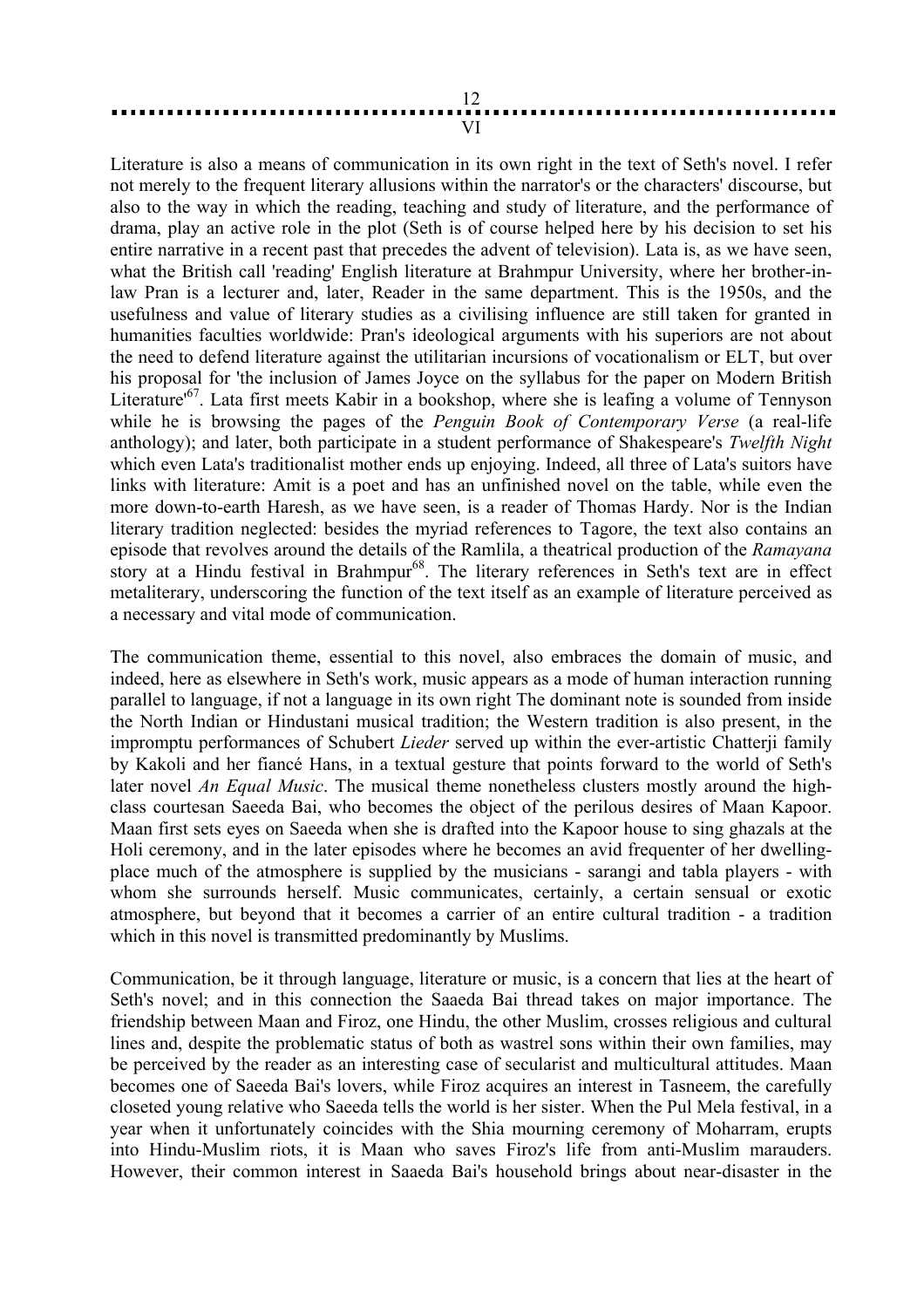climactic episode in which Maan stabs Firoz in the courtesan's house, over what the Longman *Reader's Companion* describes as a 'bizarre and bloody misunderstanding<sup>169</sup>. This designation is correct enough, but it may be interesting to go into further detail. The misunderstanding arises when Maan hears Saaeda Bai declare of Firoz: '"It is not my *sister* he is in love with"' and jumps to the conclusion that she means he is in love with Saaeda herself and has been using Tasneem as an excuse to get near her: 'the woman he loved', he now falsely supposes, 'had betrayed him with his friend<sup>70</sup>. The truth, as already revealed to the reader, is that Tasneem is in reality not Saeeda Bai's sister but her *daughter*, but Maan does not know this. His feelings of friendship and gratitude towards Firoz collapse into antagonism on the horns of a factual error: and even though Firoz survives and the two finally make it up, irreparable damage is done to the relations between their families and to Maan's father's political career. Maan fails to verify the facts and to check and re-check what he hears: the consequences of an apparently minor breakdown of understanding are shown to be disastrous, and the episode thus reinforces through contrast Seth's crucial theme of the need to connect across barriers. Furthermore, this misunderstanding, central to the plot, hinges on the more general problematic of Hindu-Muslim interaction, an eminently Indian theme which remains a major preoccupation of contemporary writers, and here one might wish to compare Seth's treatment of the issue with other significant fictional explorations such as those of Anita Desai (*Clear Light of Day*, 1980) or Manju Kapur (*A Married Woman*,  $2002$ ).<sup>71</sup>

Shifting to more general considerations, I would suggest that it would not be correct to impugn the 'Indianness' of *A Suitable Boy*. It has been said that 'Seth has resisted being classified as an Indian writer', but *The Golden Gate* still, for all its alien, transatlantic setting, received, as we have seen, the highest praise from as Indian a writer as R.K. Narayan. Indeed Narayan, in the interview cited earlier, called that book an 'extraordinary work' and 'no small achievement', commenting on its unfashionable use of traditional poetic forms: 'I have never come across any other modern writer who has ventured almost recklessly to narrate a story in verse<sup> $72$ </sup>. If the influence of nineteenth-century European fiction is evident in *A Suitable Boy*, the text itself also points to the heritage of the ancient Indian epics. We have already noted the Ramlila episode; at another moment, Pran Kapoor's devout mother is seen to pray before 'a calendar from "Paramhans and Co., Chemists and Druggists", of Rama, Sita, Lakshman and Hanuman with the sage Valmiki seated on the ground before them writing their story on a scroll<sup>'73</sup>. Amit receives a letter from his brother Dipankar, who is involved in traditional Hindu spirituality, suggesting structural similarities of a clearly autochthonous nature between the river Ganges and Amit's own unfinished novel (once again, Amit here appears as an alter ego for Seth himself): '"I remember, Amit Da, you once told me that the Ganga was a model for your novel, with its tributaries and distributaries and so on"'74. If the Ganga is a possible model for Seth's own ramifying tale of Brahmpur, another model from Anglo-Indian fiction might be sought in that other celebrated fictional city, Narayan's Malgudi: George Eliot and Hardy have no monopoly on such devices. Further, on a more practical level, it appears that Vikram Seth insisted that his novel should have its world premiere in the country whose history it recounts: 'He wanted the book published first in India, and insisted on it being typeset there, under his own supervision<sup>175</sup>. It should also not be forgotten that Seth's novel now exists on the Indian market not only in the original English but also in translation in a number of Indian languages, including Hindi, Bengali and Marathi<sup>76</sup>.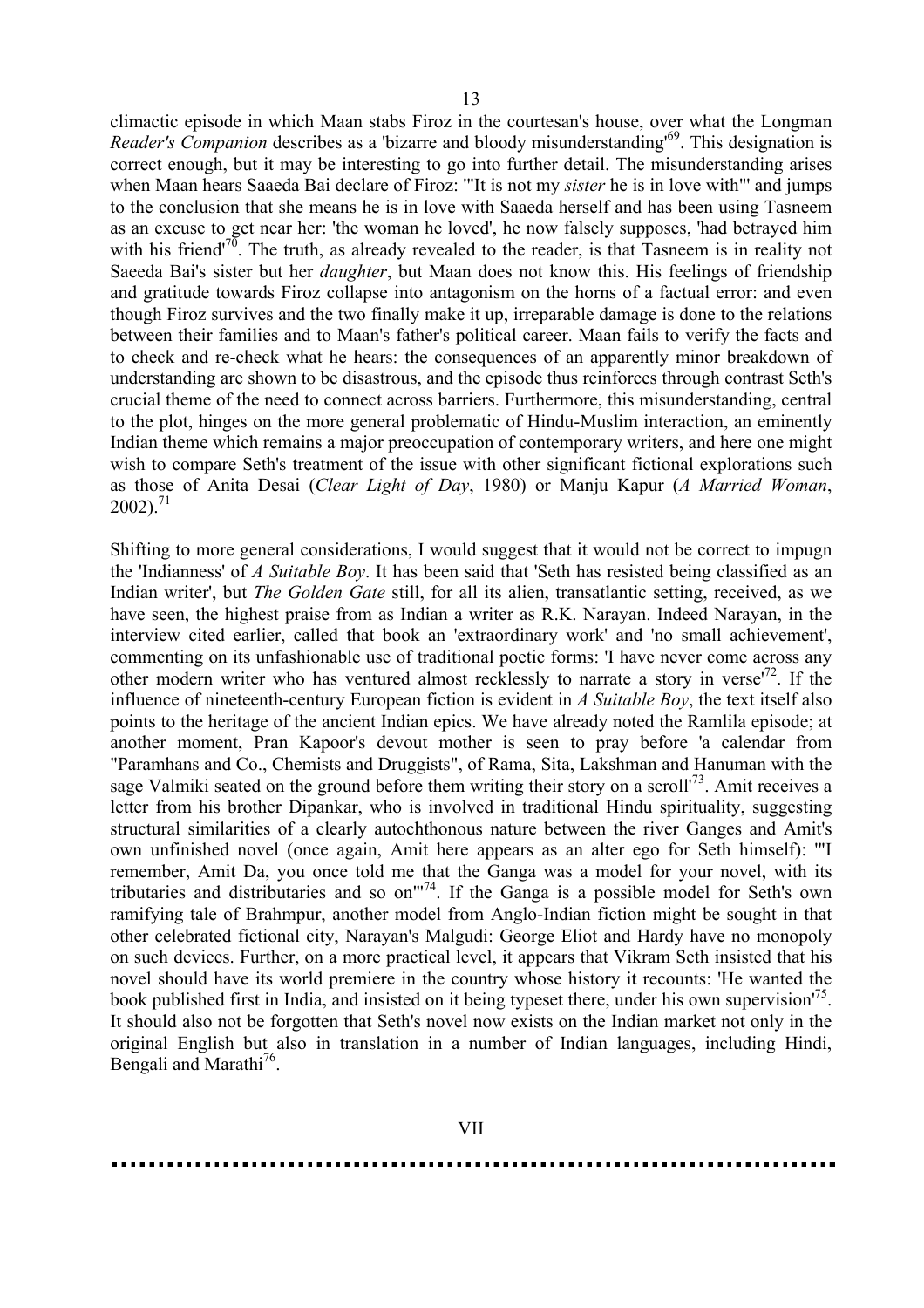14

The fact that Seth followed *A Suitable Boy* with *An Equal Music*, a novel which contains no Indian characters and, indeed, no textual reference to India at all, has been seen by some as an abandonment of roots. On the other hand, non-Indianness is also a feature of Seth's earlier work. The travel narrative of *From Heaven Lake*, if it certainly has the Indian in China as one of its themes, reaches India only at the very end; while one critic has said of *The Golden Gate* that it 'does not have a single Indian character in  $it^{\prime77}$ . That is not actually quite true, as the author himself appears in it twice, in a digression about an editor's party where he is addressed as 'dear Mr Seth<sup> $78$ </sup>, and, again as a party guest, at an event thrown by two of his characters, this time under the thinly disguised anagrammatic appellation of Kim Tarvesh ('Poor Kim Tarvesh - we must recall/He's an economist after all')<sup>79</sup>. Nonetheless, these signature cameos do seem to be that book's only concession to its author's origins: we are in 1986, and the Indian presence in Silicon Valley remains some way off in the future. *An Equal Music* does, certainly, mark an enormous break with *A Suitable Boy*. The music theme nonetheless provides a certain continuity: we have already seen how in *A Suitable Boy* language and music appear as parallel modes of communication, and in Seth's follow-up novel this analogy is more deeply and poignantly developed. The author has spoken in interviews of his great interest in music, both Indian and Western: 'I've always loved music … I was trained in Indian classical singing and I learned the tabla and a bit of Indian flute. But I turned to Western music somewhat late.<sup>80</sup>; although when asked if he had ever thought of becoming an actual practitioner of Western classical music, his reply was: 'No, I don't think I had the very early training one needs for that. I just love music'81. If we recall the whole Saeeda Bai thread in *A Suitable Boy*, with its multiple evocations of North Indian classical music, one way of reading *An Equal Music* might then be to see this novel as Vikram Seth following up his exploration of his own national musical tradition with a parallel voyage into the music of a completely different culture.

In that narrative, the highly gifted concert pianist Julia Hansen is going deaf, gradually, tragically and incurably: by the end of the novel, the deterioration has reached the point where she is only willing or able to perform solo, and no longer with any kind of ensemble. Caught in a process of simultaneous and advancing alienation from the worlds of both speech and music, she tries to cover up her deafness by skilled lip-reading and by performing her beloved musical compositions from memory. Seth's text at certain points stresses this link between music and language through narratorial comments (the first-person narrator, Michael, is in love with Julia and by no means always narratorially reliable, but at points like this he may be considered to stand in for Seth). At one moment when Julia is playing Mozart, Michael comments to himself: 'There is something tender and indefinably strange and searching about her playing, as if she is attending to something beyond my hearing. I cannot put my finger on it; it undoes me<sup>82</sup>. It is as if music can become some kind of ultimate mode of communication, a language beyond language. On the very last page, Michael, finally resigned to losing Julia as he watches her perform for the last time, reflects: 'She plays without the music, her eyes sometimes on her hands, sometimes closed. What she hears, what she imagines, I do not know. There is no forced gravitas in her playing. It is a beauty beyond imagining - clear, lovely, inexorable, phrase across phrase, phrase echoing phrase, the incomplete, the unending "Art of Fugue". It is an equal  $\frac{1}{2}$  music<sup>83</sup>.

This perception of an unheard 'equal music' can, paradoxically, bring the reader back to the Indian tradition and the 'unstruck music' of Kabir, the fifteenth-century weaver-poet whose work expresses an ecstatic synthesis of Hindu and Muslim traditions. In one of his poems, Kabir sings: 'There falls the rhythmic beat of life and death; Rapture wells forth, and all space is radiant with light. There the Unstruck Music is sounded; it is the music of the love of the three worlds. There millions of lamps of sun and of moon are burning; There the drum beats, and the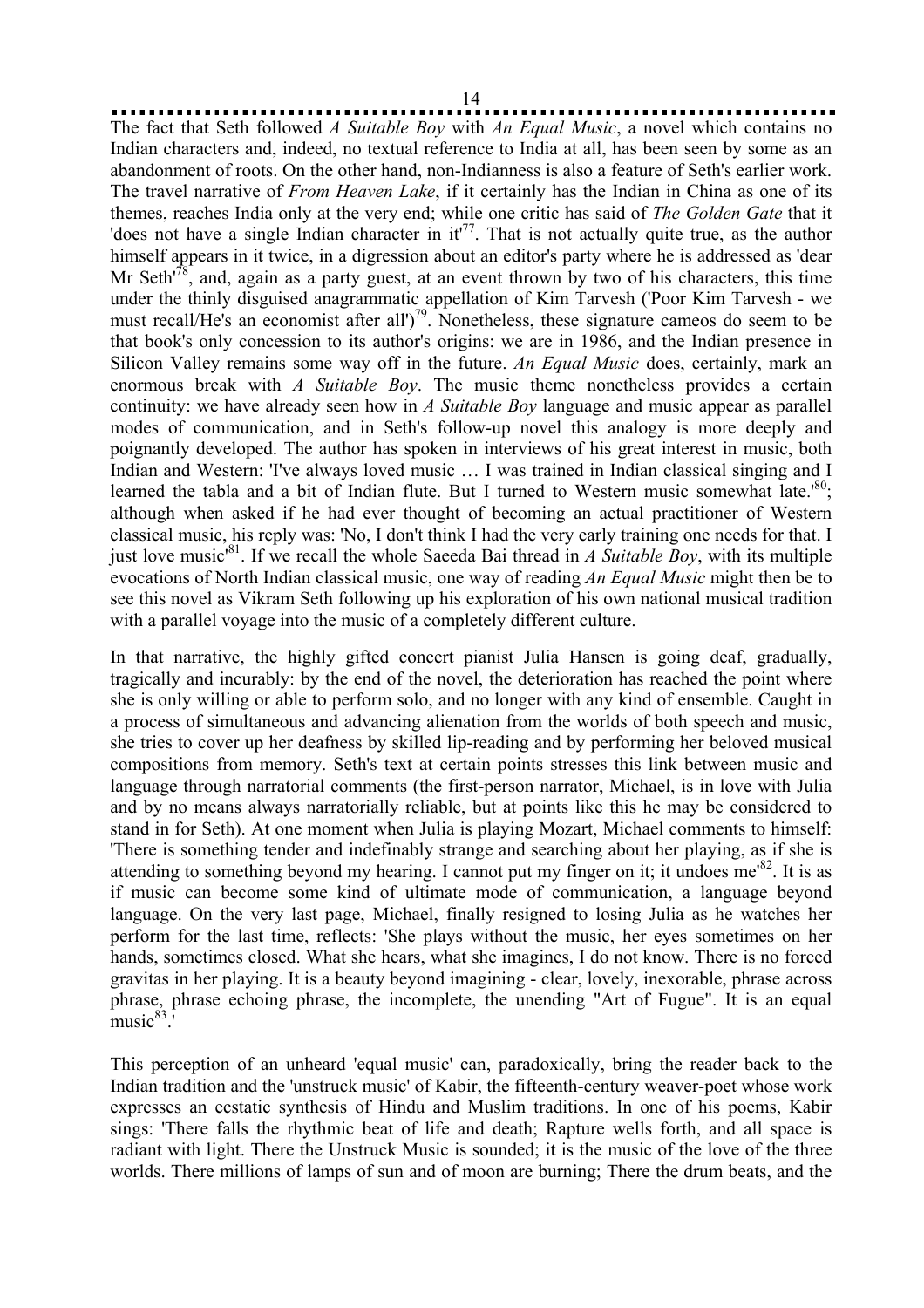lover swings in play.<sup>84</sup> Kabir was much admired by Rabindranath Tagore, and it is in Tagore's translation of Kabir, from the Hindi dialect modes in which he wrote into English, that I have quoted those lines. The name Kabir will, of course, also remind the reader of the character of that name in *A Suitable Boy*, Lata's first, ill-fortuned suitor.

This surprising link to the Indian tradition, half-concealed on the very last page of *An Equal Music*, suggests that that book's 'un-Indianness' may in fact be no more than a detour for Vikram Seth. Indeed, he has said on one occasion: 'There's still so much to write about India. I don't think I would want to do a straight sequel to *A Suitable Boy*. But perhaps a story about Lata when she is a grandmother.<sup>85</sup> The future may yet see Vikram Seth continuing in the mode of chronicler of modern India, across multiple registers of language and in full awareness of his country's multilingual, multicultural and multi-religious traditions, which he launched with such magisterial panache in *A Suitable Boy.* 

# WORKS CITED

Albertazzi, Silvia. *Lo sguardo dell'altro: Le letterature postcoloniali*. Rome: Carocci, 2000.

Calvino, Italo. *Le città invisibili*. Torino [Turin], Einaudi, 1972. Trans. William Weaver [1974] as *Invisible Cities*. London: Vintage, 1997.

Chandra, Vikram. 'Frequent Flyer' and [contribution to] 'Discussione finale' [both texts in Italian]. In Baraldi, Matteo and Gnocchi, Maria Chiara (eds.). *Scrivere = Incontrare: Migrazione, multiculturalità, scrittura* [proceedings of University of Bologna conference, 2000]. Macerata (Italy): Quodlibet, 2001 (81-86 and 124-125).

- *Red Earth and Pouring Rain* [1995]. London: Faber and Faber, 1996.

Chatterjee, Bakhimchandra. 'A Popular Literature for Bengal' [1870]. In Chaudhuri (q.v.) (13- 19).

Chaudhuri, Amit (ed.). *The Picador Book of Modern Indian Literature*. London: Picador, 2001. Desai, Anita. *Clear Light of Day* [1980]. London: Vintage, 2001.

Dutt, Michael Madhusudan. 'The Anglo-Saxon and the Hindu' [1854], excerpted in Chaudhuri  $(q.v.)$  (5-7).

Gavron, Jeremy. 'A suitable joy'. Guardian, 27 March 1999. Republished at <http://www.doononline.com/highlights/seth/guard2.htm>.

Ghosh, Amitav. *The Circle of Reason* [1986]. London: Granta, 1998.

Hobsbawm, Eric. *The New Century*. London: Little, Brown and Company, 2000.

Kabir. *One Hundred Poems of Kabir*, trans. Rabindranath Tagore [1915]. Madras [Chennai]: Macmillan, 1979, repr. 1985.

Kapur, Manju. *A Married Woman* [2002]. London: Faber and Faber, 2003.

Knorr, Katherine. 'Vikram Seth Plays to His "Truest Judges"'. International Herald Tribune, 23 April 1999, <http://www.iht.com/IHT/KK/00/kk042399.html>.

Lukács, Georg. *Studies in European Realism*. Trans. Edith Bone [1948]. London: Merlin Press, 1972, repr. 1989.

Mittapalli, Rajeshwar and Piciucco, Pier Paolo. 'Preface' to Rajeshwar Mittapalli and Pier Paolo Piciucco (eds.), *Studies in Indian Writing in English, Volume 2*. New Delhi: Atlantic Publishers and Distributors, 2001 (iii-x).

Naipaul, V.S. *Beyond Belief: Islamic Excursions among the Converted Peoples* [1998]. London: Abacus, 1999.

Narayan, R.K. Interview with India Today, 5 April 1999. Republished at:

<http://www.rigzin.freeservers.com/jhumpalahiri.htm#NARAYAN>.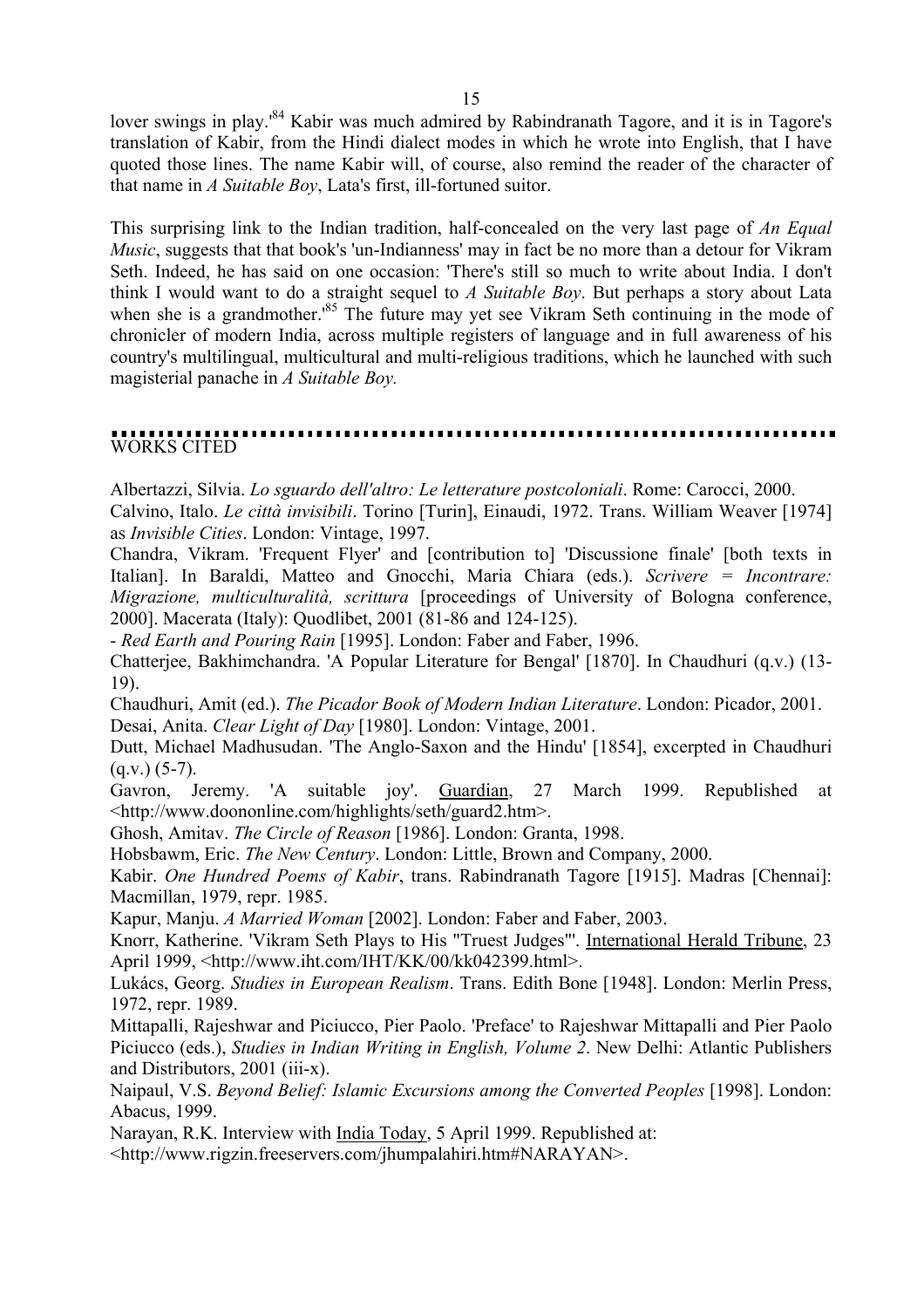Parker, Peter (ed.). *The Reader's Companion to the Twentieth-Century Novel*. London: Longman, 1995.

Piciucco, Pier Paolo. 'Elizabethan Influences in Vikram Seth's *A Suitable Boy*'. In Mittapalli and Piciucco (q.v.) (158-169).

Rajagopalachary, M. and B. Krishna Chandra Keerthi, "Social realism in Vikram Seth's *A Suitable Boy*". Kakatiya Journal of English Studies [Warangal, India], 20, 2000, 101-110.

Ramanujan, A.K. 'Is There An Indian Way of Thinking?: An Informal Essay' [1989]. In Chaudhuri (q.v.) (420-437).

Roberts, James, Barry Mitchell and Roger Zubrinch (ed.), *Writers on Writing*. Victoria: Penguin Books Australia, 2002.

Rushdie, Salman. '"Commonwealth literature" does not exist' [1983]. In *Imaginary Homelands* [1991]. London: Granta, 1992 (61-70).

- 'Preface' to Rushdie, Salman and West, Elizabeth (eds.). *The Vintage Book of Indian Writing 1947-1997*. London: Vintage, 1997 (ix-xxiii).

Sales Salvador, Dora. 'Nota de la traductora' ('Translator's Note'). In Manju Kapur, *Una mujer casada* (*A Married Woman*). Trans. Dora Sales Salvador. Madrid: Espasa, 2004 (333-338).

Scott, Walter. *The Talisman* [1825]. London: Nelson Classics, n.d.

Senapati, Fakir Mohan. 'Story of My Life' [1927], excerpted in Chaudhuri (q.v.) (310-329). Seth, Vikram. *A Suitable Boy* [1993]. London: Phoenix, 1994.

- *An Equal Music*. London: Phoenix, 1999.

- *From Heaven Lake: Travels Through Sinkiang and Tibet* [1983]. London: Phoenix, 1993.

- *The Golden Gate* [1986]. London: Faber and Faber, 1999.

*- Three Chinese Poets: Translations of poems by Wang Wei, Li Bai and Du Fu* [1992]. London: Phoenix, 1997.

- Interview with 'Bold Type' website,

<http://www.randomhouse.com/boldtype/0599/seth/interview.html>.

- Interview (2002) in Roberts et al. (q.v.), *Writers on Writing* (14-23).

Singh, Khushwant. *Train to Pakistan*. 1956. In *Memories of Madness: Stories of 1947*. New Delhi: Penguin, 2002 (3-172).

<sup>9</sup> Editors' 'Preface' to Mittapalli and Piciucco (eds.), *Studies in Indian Writing in English, Volume 2*, vii.<br><sup>10</sup> Albertazzi, *Lo sguardo dell'altro*, 116-117.<br><sup>11</sup> Lukács, *Studies in European Realism*, 13.<br><sup>12</sup> Park

<sup>15</sup> ibid., 14.8, 1061-1062.

16 ibid., 17.35, 1355.

<sup>17</sup> ibid., 6.14, 353.

<sup>18</sup> ibid., 15.20, 1178.

 $19$  ibid.

 $\overline{a}$ 

20 Seth, quoted in Knorr, loc. cit. For Ayodhya, compare Manju Kapur's novel of 2002, *A Married Woman* (see note 71 below).

<sup>&</sup>lt;sup>1</sup> Naipaul, *Beyond Belief*, 265.

<sup>&</sup>lt;sup>2</sup> Hobsbawm, *The New Century*, 56-57.

Further new ground will be broken by Seth's next book (forthcoming when this article went to press), *Two Lives*, which will be set in Berlin in the 1930s.

<sup>4</sup> Gavron (see Internet reference).

<sup>5</sup> Knorr (see Internet reference).

<sup>&</sup>lt;sup>6</sup> Seth, "Bold Type' interview (interviewer's comments). Seth's original manuscript was even longer. He has explained: "I revised it, cut out about a quarter of it, and stitched the other parts together" (Seth, interview in Roberts et al., ed., *Writers on Writing*, 23). 7

 $\frac{7}{7}$  Seth, "Bold Type interview" (interviewer's comments).

<sup>&</sup>lt;sup>8</sup> Rajagopalachary and Keerthi, "Social realism in Vikram Seth's *A Suitable Boy*", 102.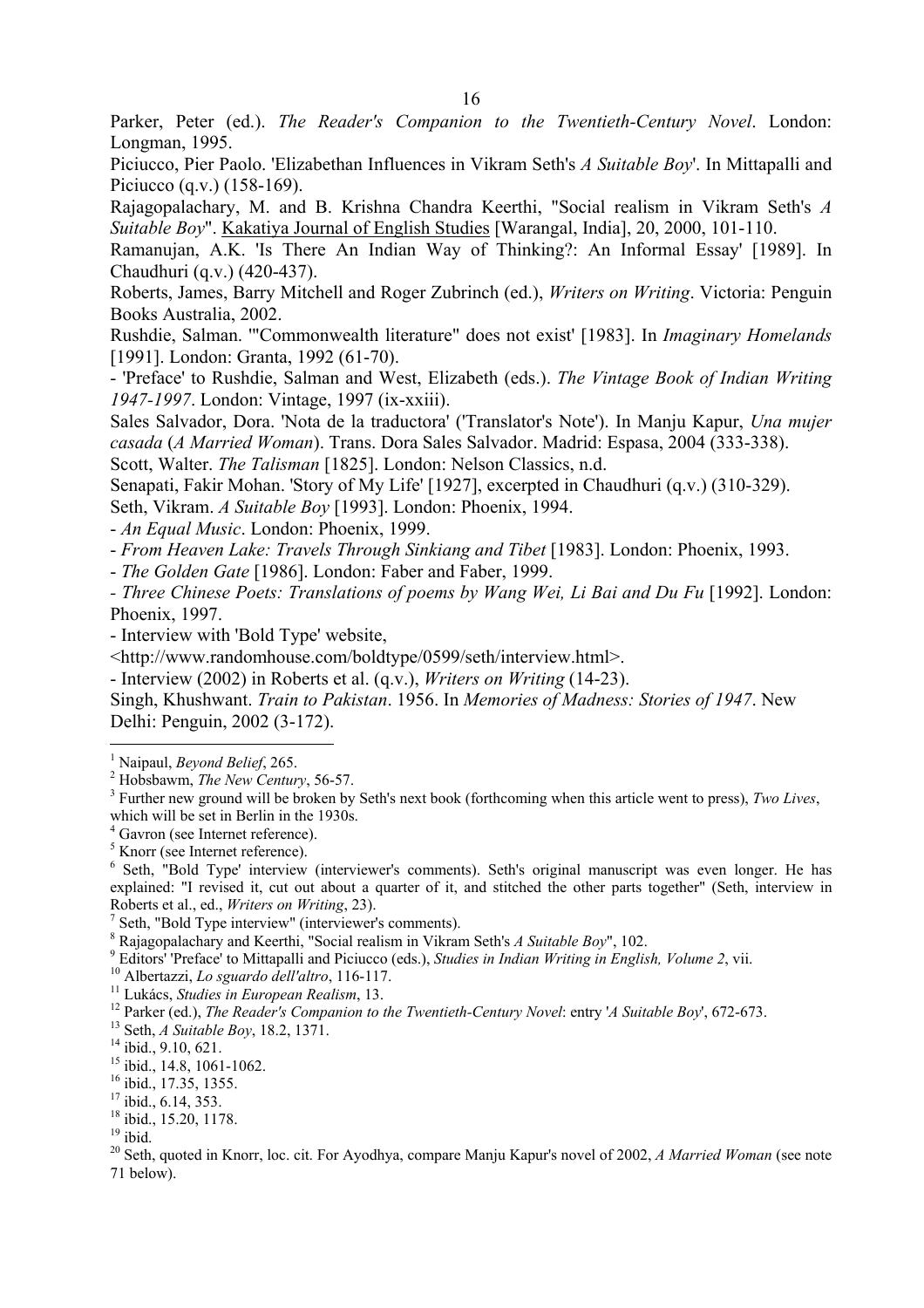<sup>21</sup> quoted in Gavron, loc. cit. <sup>22</sup> Scott, *The Talisman* [1825], 33.<br><sup>23</sup> ibid., 52. <sup>24</sup> Dutt, The Anglo-Saxon and the Hindu', 6. 25 Chatterjee, 'A Popular Literature for Bengal' 14. 26 Chaudhuri, *The Picador Book of Modern Indian Literature*, 319.<br><sup>27</sup> Senapati's English translators of 1927, quoted in Chaudhuri, 309. <sup>28</sup> Senapati, 'Story of My Life', 313, 324, 325. 29 ibid., 327. 30 Ramanujan, 'Is There An Indian Way of Thinking?', 437. <sup>31</sup> Chaudhuri, 606.  $32$  ibid., xxxiii.<br> $33$  Ghosh, *The Circle of Reason*, 162-163, 394. <sup>34</sup> Rushdie, "'Commonwealth literature" does not exist', 65-66. 35 Rushdie, 'Preface' to Rushdie and West (eds.), *The Vintage Book of Indian Writing 1947-1997*, xiii [Rushdie was writing before Madras was renamed Chennai].  $\frac{36}{37}$  ibid., xii-xiii.<br> $\frac{37}{37}$  A Suitable Boy, 18.2, 1369. <sup>38</sup> 'Amit is the privileged mouthpiece for Seth's ideas' - Piciucco, 163.<br><sup>39</sup> See Chandra, in *Scrivere* = *Incontrare*, 83, 125.<br><sup>40</sup> Chandra, *Red Earth and Pouring Rain*, 344.<br><sup>41</sup> Chaudhuri. xxii. 42 ibid., 508. 43 Seth, 'Bold Type' interview, loc. cit. <sup>44</sup> We may also note here the German setting of Seth's forthcoming *Two Lives* (see note 3 above).<br><sup>45</sup> *A Suitable Boy,* 6.14, 353-354.<br><sup>46</sup> ibid.  $47$  see ibid., 13.5, 927. 48 ibid., 14.4, 1048-1049.  $49$  ibid., 14.26, 1104-1106. 50 For the aesthetic attraction of Urdu for Hindi speakers, compare Anita Desai's *Clear Light of Day* (1980): see note 71 below. <sup>51</sup> *A Suitable Boy*., 6.4, 328-329. 52 ibid., 8.5, 555. 53 ibid., 6.6, 334. 54 ibid., 7.11, 432. <sup>55</sup> ibid., 16.22, 1251. 56 ibid., 7.7, 417. 57 ibid., 7.8, 422 58 ibid., 13.6, 935. 59 ibid., 13.21, 978. 60 ibid., 7.10, 427  $61$  ibid., 6.4, 328-329. 62 Narayan, interview with *India Today* (see Internet reference). 63 *A Suitable Bo*y*,* 5.9, 281. 64 ibid., 14.26, 1106.  $^{65}$  ibid., 13.6, 933. 66 ibid., 13.12, 952.  $67$  ibid., 1.16, 54.  $^{68}$  see ibid., 15.4, 1129.<br> $^{69}$  The Reader's Companion to the Twentieth-Century Novel, 672-673. <sup>70</sup> *A Suitable Boy*, 17.12, 1298.<br><sup>71</sup> Both these novels may be compared with *A Suitable Boy* for their exploration of intimate relations across the Hindu-Muslim divide. In *Clear Light of Day*, the brother Raja, a Hindu but a great admirer of Urdu poetry, 'goes over' to the Muslim side in the wake of partition, marrying the daughter of a Muslim neighbour from Delhi and moving with her to Hyderabad. *A Married Woman* features the marital relationship of Aijaz, a Muslim intellectual

and left-wing militant, and Pipee, a woman of Hindu origin, which is tragically terminated by Aijaz's death

following Hindu-Muslim violence in the wake of Ayodhya. Dora Sales Salvador, in her note to her Spanish translation of the novel, reads this transreligious aspect of Kapur's narrative as 'una alegoría sobre la comunicación